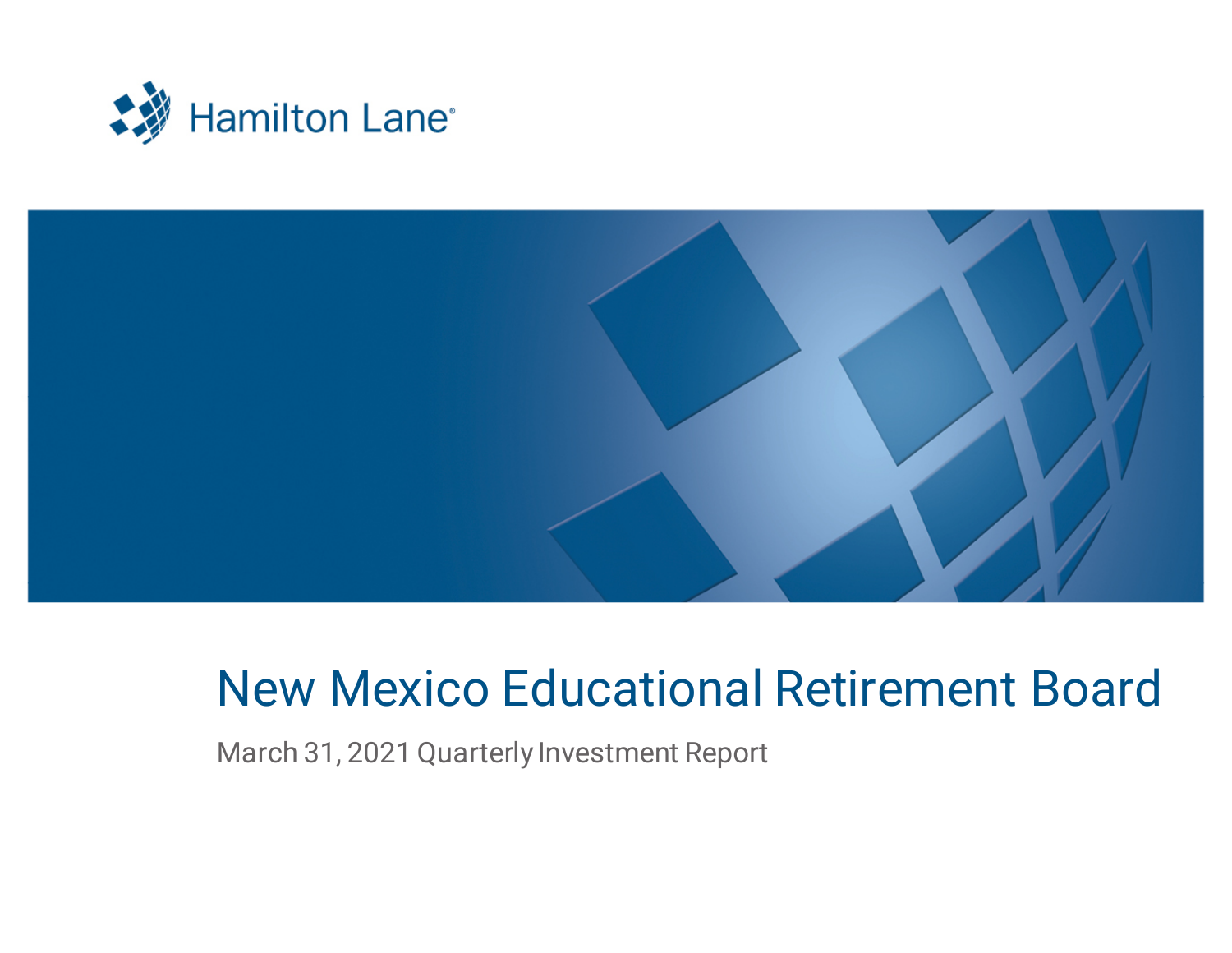| \$ millions                    | 12/31/2020                             | 3/31/2021 | <b>Change</b> |
|--------------------------------|----------------------------------------|-----------|---------------|
| <b>Active Partnerships</b>     | 61                                     | 63        | $\mathcal{P}$ |
| <b>Inactive Partnerships</b>   | 6                                      | 6         |               |
| <b>Active GP Relationships</b> | 30                                     | 31        |               |
| <b>Capital Committed</b>       | \$2,803.9                              | \$2,902.5 | \$98.6        |
| <b>Unfunded Commitment</b>     | \$896.8                                | \$901.6   | \$4.8         |
| Paid-In Capital                | \$2,951.9                              | \$3,059.5 | \$107.6       |
| <b>Capital Distributed</b>     | \$2,562.1                              | \$2,598.1 | \$36.0        |
| <b>Market Value</b>            | \$1,537.8                              | \$1,690.3 | \$152.5       |
| <b>Total Value Multiple</b>    | 1.39x                                  | 1.40x     | 0.01x         |
| Avg. Age of Commitments        | 5.1 years                              | 5.4 years | 0.3 years     |
|                                | <b>Since Inception IRR Performance</b> |           |               |
| <b>Total Portfolio Net IRR</b> | 10.44%                                 | 10.63%    | 19 bps        |

### Client Overview

<span id="page-1-0"></span>Program Inception: 2003

HL Relationship Inception: 2007

Real Assets Strategies: Real Estate Natural Resources

#### Plan Size (as of 3/31/2021): \$14.7 billion

Target / Current Allocation: Real Estate – 8.0% / 6.6% Natural Resources – 5.0% / 4.7%

Real Estate Benchmark: NCREIF Property Index

Natural Resources Benchmark: Consumer Price Index + 4% (CPI-U)

Portfolio Snapshot metrics represent both active and inactive partnership data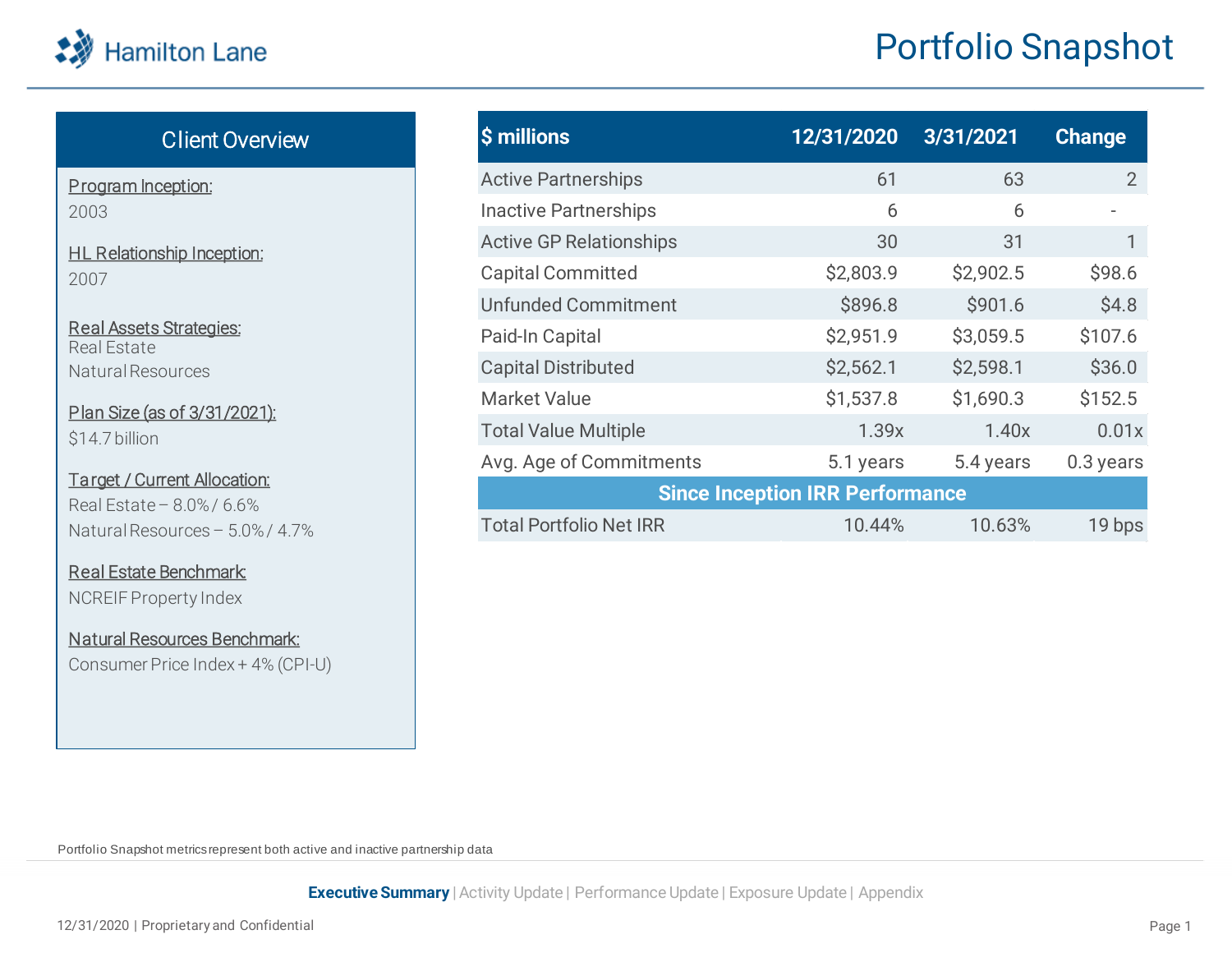

## Commitment Activity

### **Year-to-Date Commitments**

|                         | <b>Tiverton AgriFinance II, L.P.</b> | Kildare European Partners III, L.P. |
|-------------------------|--------------------------------------|-------------------------------------|
| <b>General Partner</b>  | Tiverton                             | <b>Kildare Partners</b>             |
| <b>Existing Manager</b> | No.                                  | Yes                                 |
| <b>Closing Date</b>     | 1/27/2021                            | 3/18/2021                           |
| <b>Commitment</b>       | \$50,000,000                         | \$50,000,000                        |
| <b>Target Fund Size</b> | \$150,000,000                        | \$2,000,000,000                     |
| <b>Strategy</b>         | <b>Natural Resources</b>             | <b>Real Estate</b>                  |
| <b>Geographic Focus</b> | North America                        | Global                              |
| <b>Risk Category</b>    | Value-Added                          | Opportunistic                       |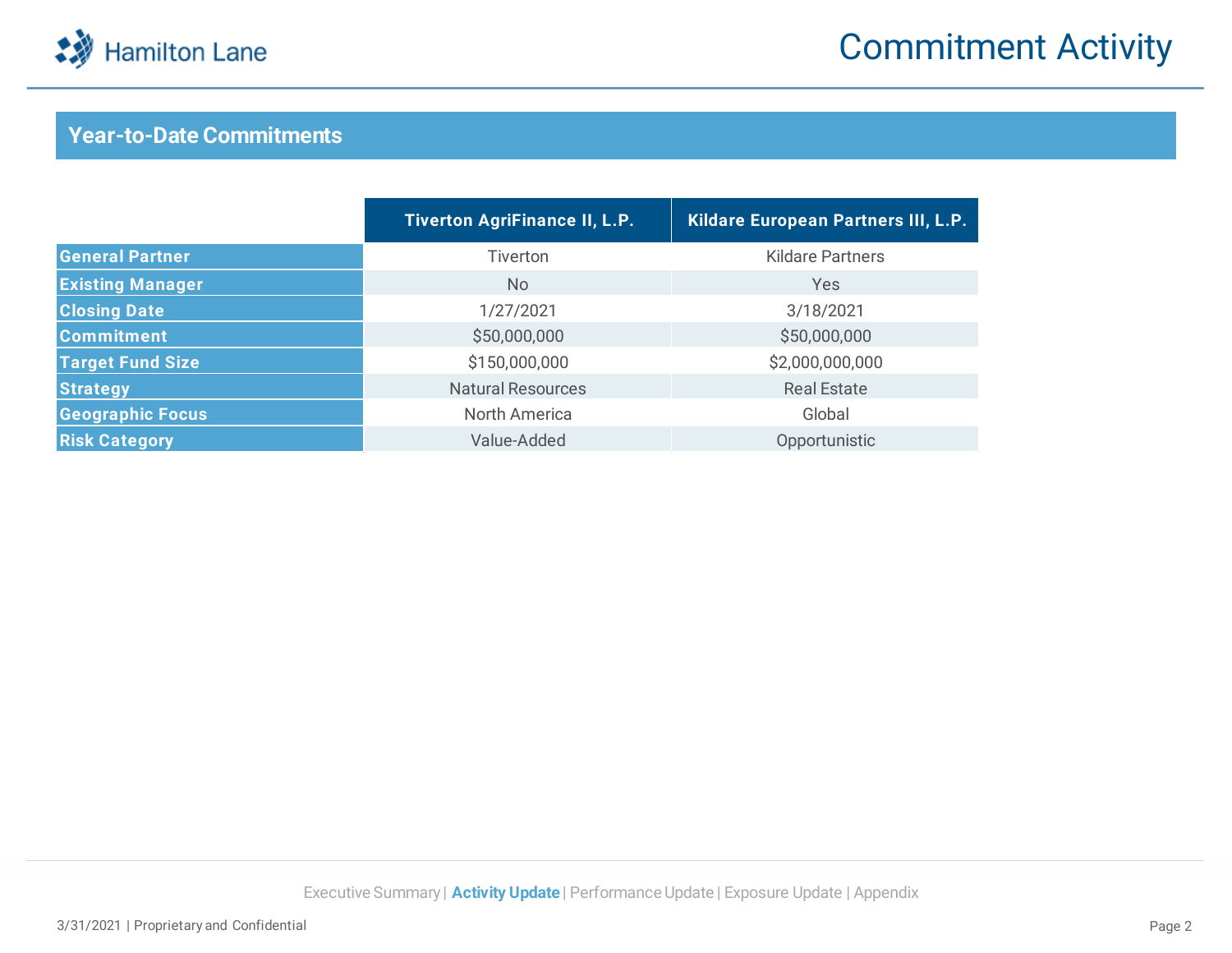

### **Total Portfolio Performance**

|                                |                        |   |                 |                              |            | Net Time Weighted Returns <sup>(1)</sup> |         |        |        |                           |                         |                                  | Multiples <sup>(2)</sup> |             |            |            |
|--------------------------------|------------------------|---|-----------------|------------------------------|------------|------------------------------------------|---------|--------|--------|---------------------------|-------------------------|----------------------------------|--------------------------|-------------|------------|------------|
|                                | Commitment $(S)^{(3)}$ | % | <b>Unfunded</b> | Market Value (\$)<br>$\%$    | <b>Otr</b> | 1 Year                                   | 3 Year  | 5 Year | 7 Year | <b>Since</b><br>Inception | <b>SI</b><br><b>IRR</b> | <b>Initial</b><br><b>CF Date</b> | <b>TVPI</b>              | <b>RVPI</b> | <b>DPI</b> | <b>PIC</b> |
| <b>Real Estate (Net)</b>       | \$1,807,579,478 65%    |   | \$622,674,090   | \$966,193,349<br>57%         | 7.39%      | 26.61%                                   | 9.81%   | 9.25%  | 10.30% | 10.47%                    | 11.59%                  | 11/17/2003                       | 1.46                     | 0.42        | 1.04       | 1.18       |
|                                |                        |   |                 | <b>NCREIF Property Index</b> | 1.72%      | 2.63%                                    | 4.89%   | 5.81%  | 7.62%  | 7.46%                     |                         |                                  |                          |             |            |            |
|                                |                        |   |                 | <b>Difference</b>            | 5.67%      | 23.98%                                   | 4.92%   | 3.44%  | 2.68%  | 3.01%                     |                         |                                  |                          |             |            |            |
| <b>Natural Resources (Net)</b> | \$973,369,447 35%      |   | \$278,876,983   | \$724,124,355<br>43%         | 2.34%      | 10.56%                                   | 3.81%   | 6.90%  | 5.77%  | 4.69%                     | 5.96%                   | 3/9/2009                         | 1.23                     | 0.93        | 0.30       | 0.80       |
|                                |                        |   |                 | $CPI-U$ Index + 4%           | 2.69%      | 6.62%                                    | 6.01%   | 6.15%  | 5.64%  | 5.83%                     |                         |                                  |                          |             |            |            |
|                                |                        |   |                 | <b>Difference</b>            | (0.35%)    | 3.94%                                    | (2.20%) | 0.75%  | 0.13%  | $(1.14\%)$                |                         |                                  |                          |             |            |            |
|                                |                        |   |                 |                              |            |                                          |         |        |        |                           |                         |                                  |                          |             |            |            |
| New Mexico (Net)               | \$2,780,948,925 100%   |   | \$901,551,073   | \$1,690,317,704<br>100%      | 5.21%      | 19.37%                                   | 7.22%   | 8.17%  | 9.05%  | 9.78%                     | 10.63%                  | 11/17/2003                       | 1.40                     | 0.55        | 0.85       | 1.05       |
|                                |                        |   |                 |                              |            |                                          |         |        |        |                           |                         |                                  |                          |             |            |            |

(1) Time weighted returns shown use a Modified Dietz methodology, based on quarterly return periods.

(2) PIC multiples may exceed 1.00 due to the recycling of capital and/or contributions made outside of commitment.

(3) Inactive funds are excluded from Commitment totals but included in performance metrics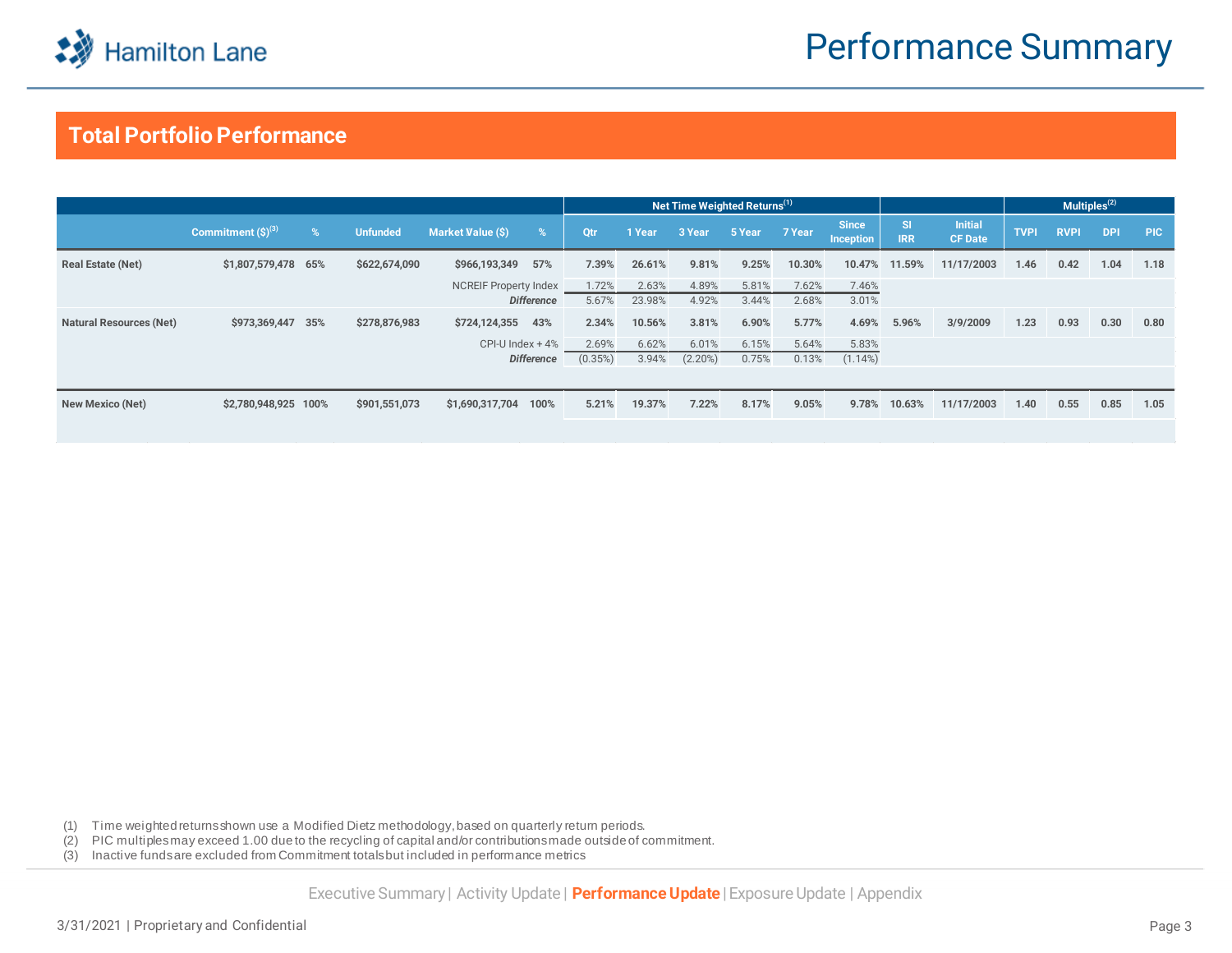

### **Net Total Portfolio Performance**



| <b>Educational</b><br><b>Retirement Board</b><br><b>Portfolio IRR</b> | <b>New Mexico</b><br>Educational<br><b>Retirement Board</b><br><b>Portfolio Net TWR</b> |
|-----------------------------------------------------------------------|-----------------------------------------------------------------------------------------|
| 19.41%                                                                | 19.37%                                                                                  |
| 7.52%                                                                 | 7.22%                                                                                   |
| 8.32%                                                                 | 8.17%                                                                                   |
| 9.74%                                                                 | 9.78%                                                                                   |
| 10.63%                                                                | 987%                                                                                    |
|                                                                       | <b>New Mexico</b>                                                                       |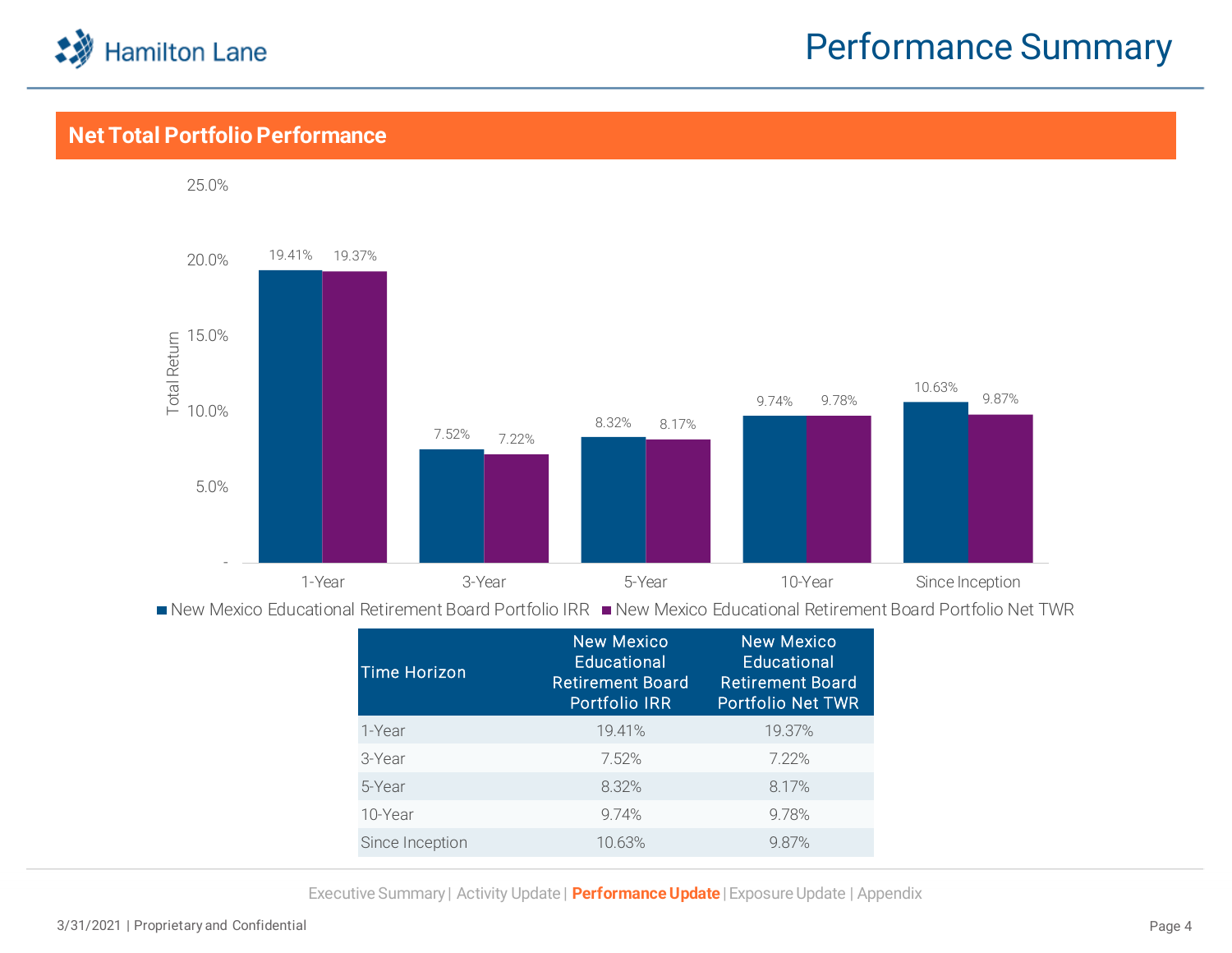

## Portfolio Diversification

### **Total Portfolio Diversification**



Note: Pie chart percentages may not sum to 100% due to rounding.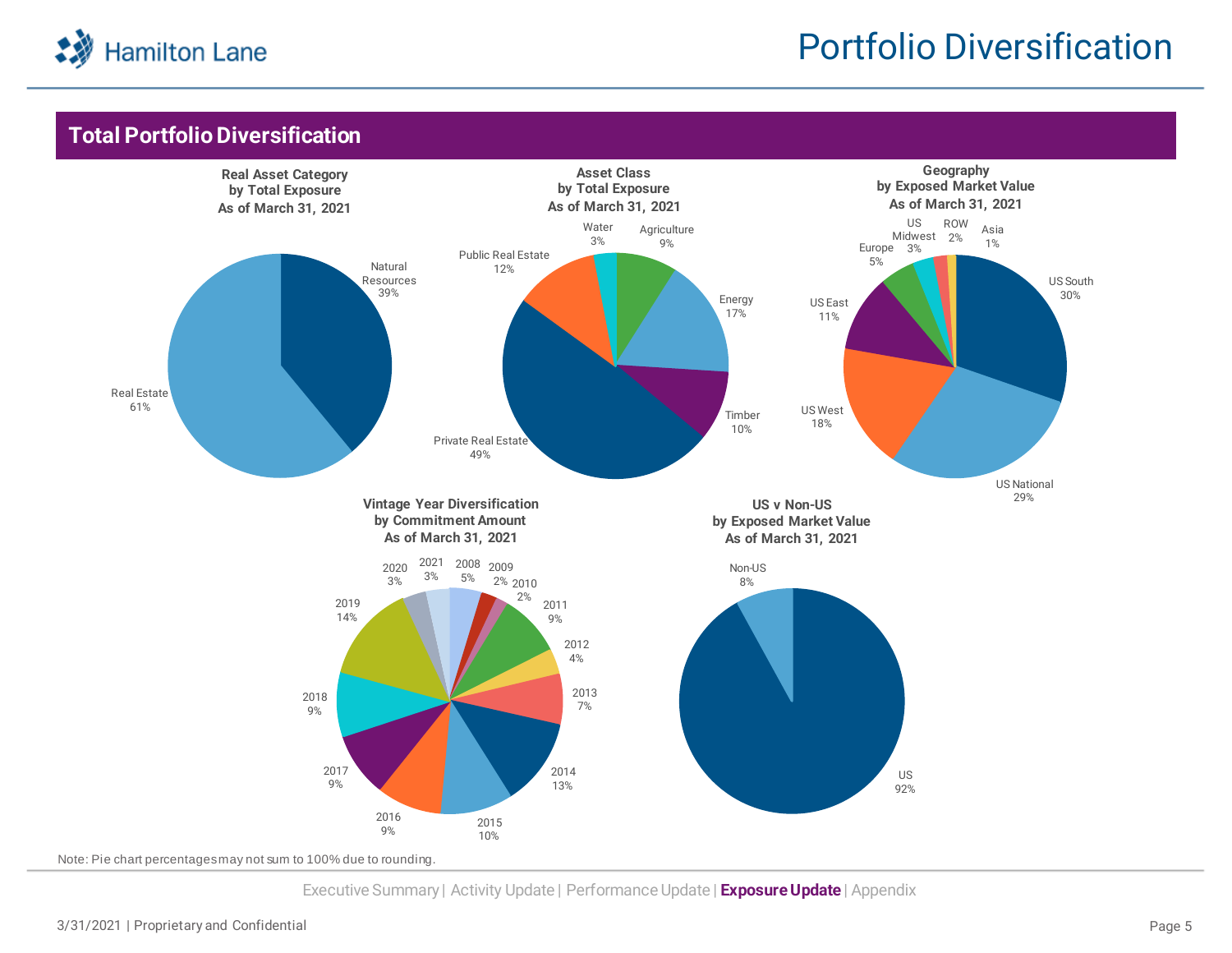<span id="page-6-0"></span>

## Asset Class Diversification

### **Real Estate Diversification**

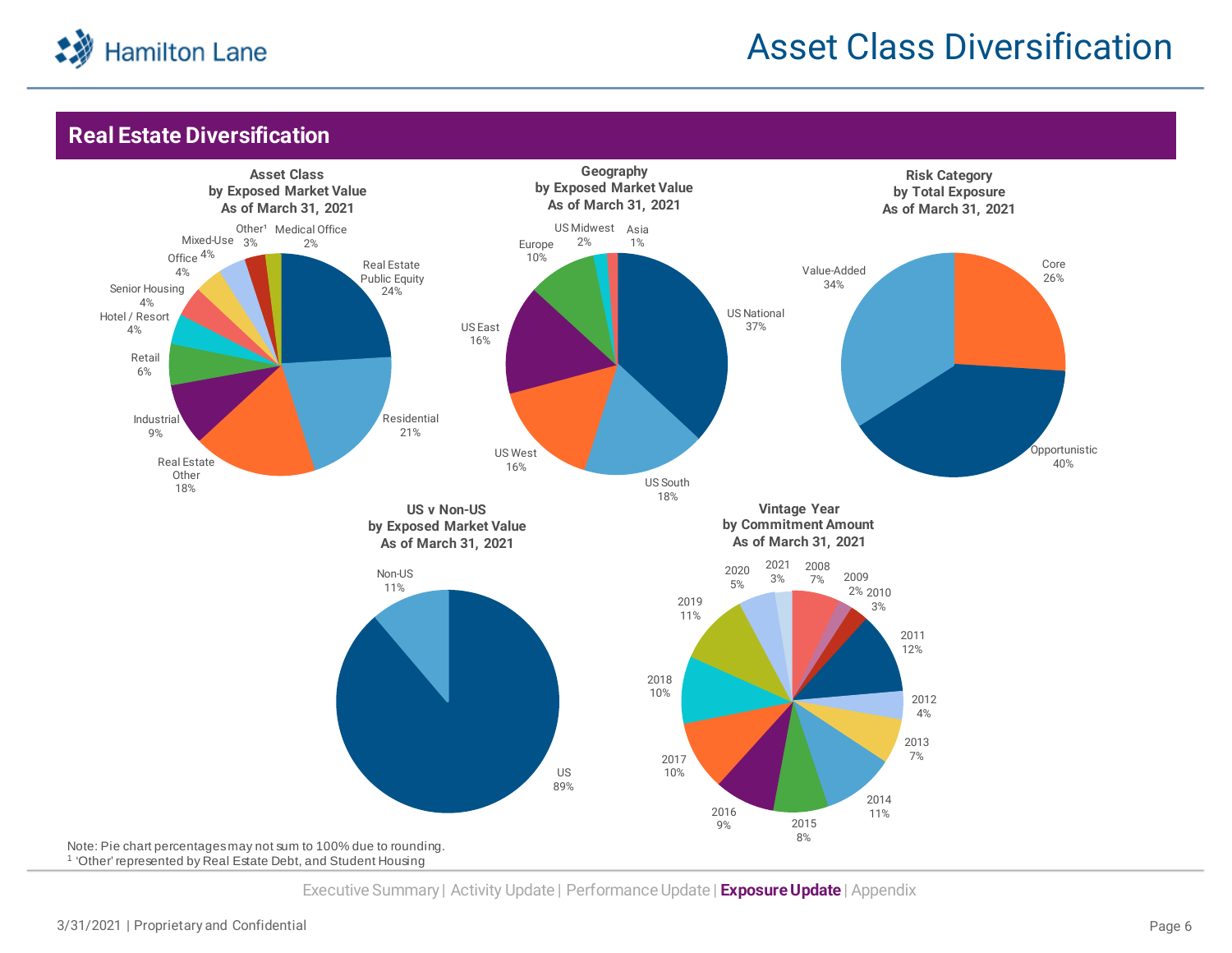<span id="page-7-0"></span>

### Asset Class Diversification

### **Natural Resources Diversification**

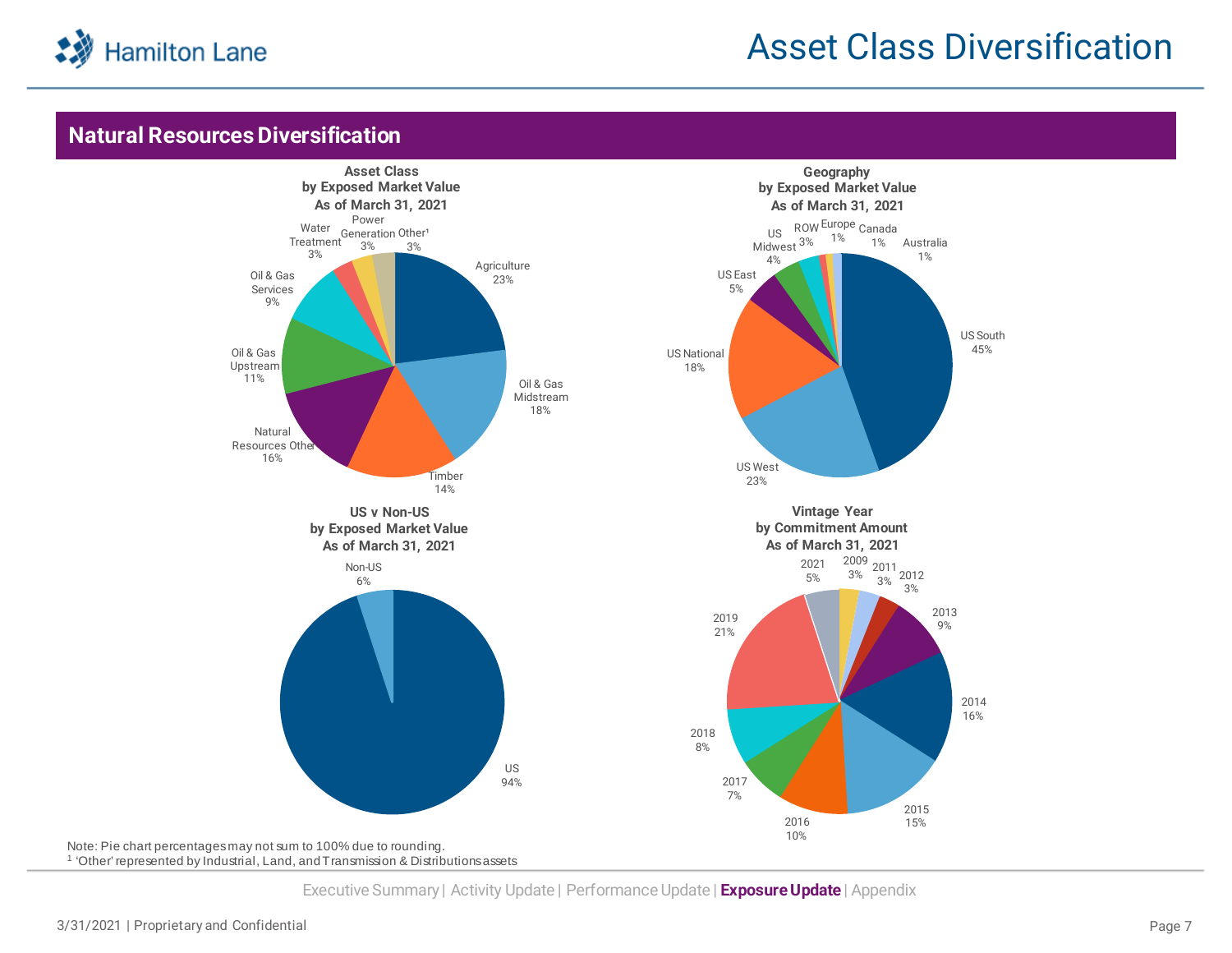<span id="page-8-0"></span>

### Investment Detail

|                                                  |                 |               |               | Net Time Weighted Returns <sup>(1)</sup> |             |          |              |              |                    |                        | <b>Multiples</b> |             |            |                                       |             |
|--------------------------------------------------|-----------------|---------------|---------------|------------------------------------------|-------------|----------|--------------|--------------|--------------------|------------------------|------------------|-------------|------------|---------------------------------------|-------------|
| USD as of 3/31/2021                              | Commitment      | Unfunded      | Market Value  | Q <sub>th</sub>                          | 1 Year      | 3 Year   | 5 Year       | 7 Year       | Since<br>Inception | $SI$ IRR <sup>(3</sup> | Initial CF Date  | $PIC^{(2)}$ | <b>DPI</b> | <b>RVPI</b>                           | <b>TVPI</b> |
| Private                                          |                 |               |               |                                          |             |          |              |              |                    |                        |                  |             |            |                                       |             |
| <b>Private - Core</b>                            |                 |               |               |                                          |             |          |              |              |                    |                        |                  |             |            |                                       |             |
| PRIMA Mortgage Investment Trust, LLC             | \$50,000,000    |               | \$46,956,337  | 2.25%                                    | 6.14%       | 0.47%    | 1.47%        | 2.12%        | 3.65%              | 4.15%                  | 7/21/2008        | 1.00x       | 0.53x      | 0.93x                                 | 1.46x       |
| Prologis Targeted Europe Logistics Fund, FCP-FIS | 12,664,964      |               |               | 0.00%                                    | 0.00%       | 0.00%    | 4.39%        | 4.01%        | N/A                | (1.72%)                | 7/1/2008         | 1.00x       | 0.88x      | 0.00x                                 | 0.88x       |
| Prologis Targeted US Logistics Fund              | 23,844,841      |               |               | 0.00%                                    | 0.00%       | 0.00%    | 0.00%        | 4.09%        | N/A                | 1.03%                  | 4/1/2008         | 1.00x       | 1.07x      | 0.00x                                 | 1.07x       |
| Raith NMERB Core Plus Real Estate Credit SMA     | 50,000,000      | \$23,830,298  | 27.292.130    | 3.29%                                    | N/A         | N/A      | N/A          | N/A          | (1.61%)            | 1.20%                  | 7/28/2020        | 0.54x       | 0.00x      | 1.01x                                 | 1.01x       |
| Private - Core Total                             | \$136,509,806   | \$23,830,298  | \$74,248,467  | 2.51%                                    | 5.36%       | 0.22%    | 1.66%        | 3.00%        | 2.37%              | 2.81%                  | 4/1/2008         | 0.83x       | 0.56x      | 0.65x                                 | 1.21x       |
| Private - Opportunisti                           |                 |               |               |                                          |             |          |              |              |                    |                        |                  |             |            |                                       |             |
| Edgewood Partners, L.P.                          | \$99,500,000    | \$42,911,019  | \$73,288,771  | 4.58%                                    | 12.71%      | 4.36%    | N/A          | N/A          | 36.22%             | 17.58%                 | 2/15/2017        | 0.58x       | 0.00x      | 1.27x                                 | 1.27x       |
| Greenfield Acquisition Partners V, L.P.          | 25,000,000      | 350,000       | 189,385       | (0.09%)                                  | (25.36%)    | (12.71%) | (5.32%       | (4.04%       | (0.69%)            | 8.32%                  | 4/4/2008         | 0.99x       | 1.37x      | 0.01x                                 | 1.37x       |
| Guggenheim Structured Real Estate III, L.P.      | 25,000,000      |               |               | 0.00%                                    | 0.00%       | 0.00%    | 0.00%        | 2.10%        | N/A                | (4.97%                 | 1/14/2008        | 1.00x       | 0.82x      | 0.00x                                 | 0.82x       |
| Kildare European Partners I, L.P                 | 50,000,000      | 7,621,860     | 4,118,647     | 3.60%                                    | 20.35%      | (2.62%)  | 4.30%        | N/A          | 6.50%              | 11.85%                 | 5/6/2014         | 1.17x       | 1.11x      | 0.07x                                 | 1.18x       |
| Kildare European Partners II, L.P.               | 40,000,000      | 15,412,980    | 15,711,866    | 4.58%                                    | 14.92%      | 23.34%   | N/A          | N/A          | 12.29%             | 9.35%                  | 10/8/2018        | 0.64x       | 0.51x      | 0.62x                                 | 1.13x       |
| Kildare European Partners III, L.P.              | 50,000,000      | 50,000,000    |               | N/A                                      | N/A         | N/A      | N/A          | N/A          | N/A                | N/A                    | 8/24/2021        | 0.00x       | N/A        | N/A                                   | N/A         |
| Lone Star Fund VII (U.S.), L.P.                  | 50,000,000      | 3,081,775     | 421.630       | 25.28%                                   | 42.34%      | (6.88%)  | (22.65%)     | (13.65%)     | 2.03%              | 46.48%                 | 6/15/2011        | 0.99x       | 1.70x      | 0.01x                                 | 1.71x       |
| Lone Star Fund VIII (U.S.), L.P.                 | 50,000,000      | 4,991,318     | 12,682,905    | 2.94%                                    | 13.37%      | (5.18%)  | (4.70%       | 1.16%        | (6.51%)            | 9.36%                  | 9/9/2013         | 0.98x       | 0.94x      | 0.26x                                 | 1.20x       |
| Lone Star Fund X (U.S.), L.P.                    | 50,000,000      | 7,327,823     | 47,351,577    | 10.18%                                   | 61.49%      | 15.23%   | N/A          | N/A          | 37.94%             | 16.21%                 | 12/15/2017       | 0.85x       | 0.28x      | 1.11x                                 | 1.39x       |
| Lone Star Fund XI, L.P.                          | 50,000,000      | 45,473,589    | 1,676,783     | 27.88%                                   | (18.05%)    | N/A      | N/A          | N/A          | (38.66%)           | (39.65%)               | 5/9/2019         | 0.09x       | 0.24x      | 0.37x                                 | 0.62x       |
| Lone Star Real Estate Fund II (U.S.), L.P.       | 25,000,000      | 2,847,542     | 406,608       | (8.77%                                   | (1.49%)     | 0.04%    | 1.45%        | 9.91%        | 15.17%             | 24.70%                 | 5/15/2011        | 1.00x       | 1.46x      | 0.02x                                 | 1.48x       |
| Lone Star Real Estate Fund V (U.S.), L.P.        | 21,126,398      | 11,176,527    | 3,564,256     | 5.84%                                    | 15.27%      | (2.87%)  | N/A          | N/A          | 1.39%              | (8.39%)                | 12/20/2017       | 0.47x       | 0.52x      | 0.36x                                 | 0.88x       |
| Lone Star Real Estate Fund VI. L.P.              | 50,000,000      | 48.181.265    | 715,610       | (17.93%                                  | N/A         | N/A      | N/A          | N/A          | N/A                | 358.18%                | 12/16/2019       | 0.04x       | 1.87x      | 0.39x                                 | 2.26x       |
| Raith Real Estate Fund I-A, L.P.                 | 50,000,000      | 45,348,766    | 5,967,103     | 9.06%                                    | 31.77%      | 13.93%   | 16.499       | 11.92%       | 11.92%             | 14.13%                 | 2/7/2014         | 1.55x       | 1.24x      | 0.08x                                 | 1.32x       |
| Raith Real Estate Fund II, L.P.                  | 50,000,000      | 33,745,106    | 12,846,726    | 10.84%                                   | 453.51%     | 70.98%   | N/A          | N/A          | 70.98%             | 1.20%                  | 6/15/2018        | 0.68x       | 0.63x      | 0.38x                                 | 1.01x       |
| RAPM NM Secondary Opportunity Fund L.P.          | 40,000,000      | 4,802,536     | 22,805,968    | 0.30%                                    | 4.34%       | 12.35%   | 14.20%       | 10.94%       | (26.49%)           | 12.04%                 | 7/2/2009         | 0.97x       | 1.03x      | 0.59x                                 | 1.62x       |
| RAPM-NMERB Co-Investment Fund L.P.               | 79,520,000      | 4,920,221     | 59,994,705    | 2.51%                                    | 39.15%      | 16.56%   | 18.19%       | N/A          | 20.49%             | 19.89%                 | 6/10/2014        | 0.98x       | 1.13x      | 0.77x                                 | 1.90x       |
| TPG Real Estate Partners III, L.P                | 40,000,000      | 25,828,359    | 14,534,442    | 8.29%                                    | 21.95%      | N/A      | N/A          | N/A          | (11.33%)           | 7.62%                  | 9/17/2019        | 0.35x       | 0.02x      | 1.03x                                 | 1.05x       |
| Private - Opportunistic Total                    | \$845,146,398   | \$354,020,687 | \$276,276,982 | 5.24%                                    | 31.32%      | 9.91%    | 12.96%       | 14.11%       | 10.88%             | 13.99%                 | 1/14/2008        | 0.73x       | 0.92x      | 0.45x                                 | 1.37x       |
| Private - Value-Adde                             |                 |               |               |                                          |             |          |              |              |                    |                        |                  |             |            |                                       |             |
| Crow Holdings Realty Partners IX, L.P.           | \$50,000,000    | \$50,000,000  | $\bar{a}$     | 0.00%                                    | 0.00%       | N/A      | N/A          | N/A          | N/A                | N/A                    | 7/15/2021        | 0.00x       | N/A        | N/A                                   | N/A         |
| Crow Holdings Realty Partners VI, L.P.           | 50,000,000      | 4,066,502     | \$15,851,350  | 1.82%                                    | 0.55%       | 5.67%    | 9.01%        | 9.28%        | 8.42%              | 10.28%                 | 9/23/2013        | 0.95x       | 1.09x      | 0.33x                                 | 1.43x       |
| Crow Holdings Realty Partners VII, L.P           | 35,000,000      | 3,004,245     | 11,063,417    | 3.28%                                    | 7.22%       | 9.36%    | 10.73%       | N/A          | 10.73%             | 11.51%                 | 1/14/2016        | 0.98x       | 1.03x      | 0.32x                                 | 1.35x       |
| Crow Retail Fund II, L.P                         | 30,000,000      | 7,598,735     | 21,850,316    | 3.65%                                    | (5.48%      | 2.48%    | N/A          | N/A          | 3.08%              | 1.03%                  | 3/28/2018        | 0.81x       | 0.12x      | 0.90x                                 | 1.02x       |
| Hammes Partners II, L.P.                         | 50,000,000      | 3,055,024     | 5,140,375     | 2.65%                                    | 49.16%      | 40.33%   | 27.28%       | N/A          | 25.98%             | 23.80%                 | 7/16/2015        | 1.09x       | 1.58x      | 0.09x                                 | 1.68x       |
| Hammes Partners III, L.P                         | 30,000,000      | 19,414,145    | 6,377,750     | 4.18%                                    | 32.63%      | 0.73%    | N/A          | N/A          | 0.98%              | 16.33%                 | 10/12/2018       | 0.35x       | 0.53x      | 0.60x                                 | 1.13x       |
| Prudential Senior Housing Partners IV, L.P.      | 44,178,595      | 2,579,562     | 1,377,466     | (0.12%)                                  | (2.82%)     | (1.15%)  | 5.30%        | 8.63%        | 8.55%              | 13.29%                 | 10/3/2011        | 1.13x       | 1.66x      | 0.03x                                 | 1.69x       |
| Prudential Senior Housing V, L.P.                | 35,000,000      | 6,203,617     | 35,762,721    | 1.31%                                    | 0.77%       | 6.69%    | 11.45%       | N/A          | 8.62%              | 8.45%                  | 5/15/2015        | 0.83x       | 0.09x      | 1.24x                                 | 1.33x       |
| Ram Realty Partners III, L.P                     | 30,000,000      | $\sim$        |               | 0.00%                                    | (68.59%)    | (24.74%) | (5.77%       | 1.11%        | N/A                | 18.60%                 | 10/19/2012       | 1.10x       | 1.66x      | 0.00x                                 | 1.66x       |
| Ram Realty Partners IV, L.P.                     | 40,000,000      | 1,440,087     | 60,107,293    | 9.72%                                    | 37.95%      | 16.71%   | N/A          | N/A          | 15.01%             | 14.37%                 | 7/20/2016        | 1.12x       | 0.15x      | 1.34x                                 | 1.49x       |
| Ram Realty Partners V, L.P                       | 50,000,000      | 36,398,446    | 15,239,263    | 9.09%                                    | 27.48%      | N/A      | N/A          | N/A          | 10.39%             | 11.03%                 | 9/26/2018        | 0.27x       | 0.08x      | 1.11x                                 | 1.18x       |
| Realterm European Logistics Fund, L.P.           | 52,799,940      | 31,205,728    | 17.370.532    | (1.81%)                                  | $(13.46\%)$ | N/A      | N/A          | N/A          | (17.51%)           | $(28.66\%)$            | 6/24/2020        | 0.41x       | 0.00x      | 0.80x                                 | 0.80x       |
| Realterm Logistics Fund II, L.P.                 | 25,000,000      | 520,834       | 31,196,072    | 9.54%                                    | 21.61%      | 10.60%   | N/A          | N/A          | 0.21%              | 16.48%                 | 5/19/2017        | 1.02x       | 0.12x      | 1.22x                                 | 1.34x       |
| Realterm Logistics Fund III, L.P                 | 50,000,000      | 44,671,646    | 4,105,230     | 30.95%                                   | (72.42%)    | N/A      | N/A          | N/A          | (30.98%)           | $(43.58\%)$            | 6/1/2020         | 0.11x       | 0.04x      | 0.77x                                 | 0.81x       |
| Realterm Logistics Fund, L.P.                    | 25,000,000      | $\sim$        | 33,836        | (2.73%)                                  | 39.09%      | (13.87%) | (3.13%)      | 2.94%        | 2.94%              | 24.76%                 | 3/10/2014        | 0.98x       | 1.73x      | 0.00x                                 | 1.73x       |
| Rockpoint Real Estate Fund IV, L.P               | 45,454,545      | 3.358.834     | 5,772,935     | 14.05%                                   | 21.60%      | (2.89%)  | (0.37%)      | 6.14%        | N/A                | 12.59%                 | 6/30/2012        | 1.06x       | 1.16x      | 0.12x                                 | 1.28x       |
| Rockpoint Real Estate Fund V, L.P.               | 35,000,000      | 6,550,438     | 25,451,415    | 2.49%                                    | 4.83%       | 3.24%    | 7.80%        | N/A          | N/A                | 4.62%                  | 6/30/2015        | 0.97x       | 0.37x      | 0.75x                                 | 1.12x       |
| Sares Regis Multifamily Fund, L.P                | 30,000,000      | $\mathbf{r}$  |               | 0.00%                                    | 0.00%       | (13.82%) | (2.03%)      | 2.93%        | N/A                | 16.11%                 | 6/26/2013        | 0.95x       | 1.71x      | 0.00x                                 | 1.71x       |
| Sares Regis Multifamily Value-Add Fund II, L.P.  | 30,000,000      | 1,032,953     | 15,190,750    | 19.29%                                   | 47.08%      | 21.16%   | 13.90%       | N/A          | 12.89%             | 11.77%                 | 8/11/2015        | 1.46x       | 1.00x      | 0.35x                                 | 1.35x       |
| Sares Regis Multifamily Value-Add Fund III, L.P  | 50,000,000      | 23,722,309    | 28,971,695    | 10.16%                                   | 16.93%      | N/A      | N/A          | N/A          | 4.15%              | 8.72%                  | 3/22/2019        | 0.53x       | 0.00x      | 1.10x                                 | 1.10x       |
| Private - Value-Added Total                      | \$787,433,080   | \$244,823,105 | \$300,862,415 | 6.47%                                    | 16.15%      | 12.08%   | 12.56%       | 13.67%       | 10.93%             | 13.63%                 | 10/3/2011        | 0.76x       | 0.90x      | 0.50x                                 | 1.40x       |
| <b>Private Total</b>                             | \$1,769,089,283 | \$622,674,090 | \$651,387,864 | 5.53%                                    | 20.84%      | 10.00%   | 11.53%       | 12.47%       | 9.00%              | 10.95%                 | 1/14/2008        | 0.75x       | 0.88x      | 0.49x                                 | 1.37x       |
|                                                  |                 |               |               |                                          |             |          |              |              |                    |                        |                  |             |            |                                       |             |
| Public                                           |                 |               |               |                                          |             |          |              |              |                    |                        |                  |             |            |                                       |             |
| <b>Public - Public Real Estate</b>               |                 |               |               |                                          |             |          |              |              |                    |                        |                  |             |            |                                       |             |
|                                                  |                 |               |               |                                          |             |          |              |              |                    |                        |                  |             |            |                                       |             |
| In-House REIT                                    |                 |               |               | 0.00%                                    | 0.00%       | 0.00%    | $(100.00\%)$ | $(100.00\%)$ | N/A                | 13.01%                 | 11/17/2003       | N/A         | 1.53x      | 0.00x                                 | 1.53x       |
| U.S. Value Income REIT Strategy                  | \$160,000,000   |               | \$314,805,485 | 11.32%                                   | 40.10%      | 9.82%    | 5.49%        | 6.42%        | 10.67%             | 7.70%                  | 7/1/2011         | 1.04x       | 0.00       | 1.89x                                 | 1.89x       |
| Public - Public Real Estate Total                | \$160,000,000   | ×.            | \$314,805,485 | 11.32%                                   | 40.10%      | 9.82%    | 5.32%        | 6.89%        | 8.91%              | 11.95%                 | 11/17/2003       | 5.93x       | 1.26x      | 0.33x                                 | 1.59x       |
| <b>Public Total</b>                              | \$160,000,000   | $\sim$        | \$314,805,485 | 11.32%                                   | 40.10%      | 9.82%    | 5.32%        | 6.89%        | 8.91%              | 11.95%                 | 11/17/2003       | 5.93x       | 1.26x      | 0.33x                                 | 1.59x       |
|                                                  |                 |               |               |                                          |             |          |              |              |                    |                        |                  |             |            |                                       |             |
| <b>Real Estate Total</b>                         | \$1,929,089,283 | \$622.674.090 | \$966.193.349 | 7.39%                                    | 26.61%      | 9.81%    | 9.25%        | 10.30%       | 10.47%             | 11.59%                 | 11/17/2003       |             |            | $1.18x$   $1.04x$   $0.42x$   $1.46x$ |             |

(1) Time weighted returns shown use a Modified Dietz methodology, based on quarterly return periods.

(2) PIC multiples may exceed 1.00 due to the recycling of capital and/or contributions made outside of commitment.

(3) IRRs are reported for investments one full year following initial capital investment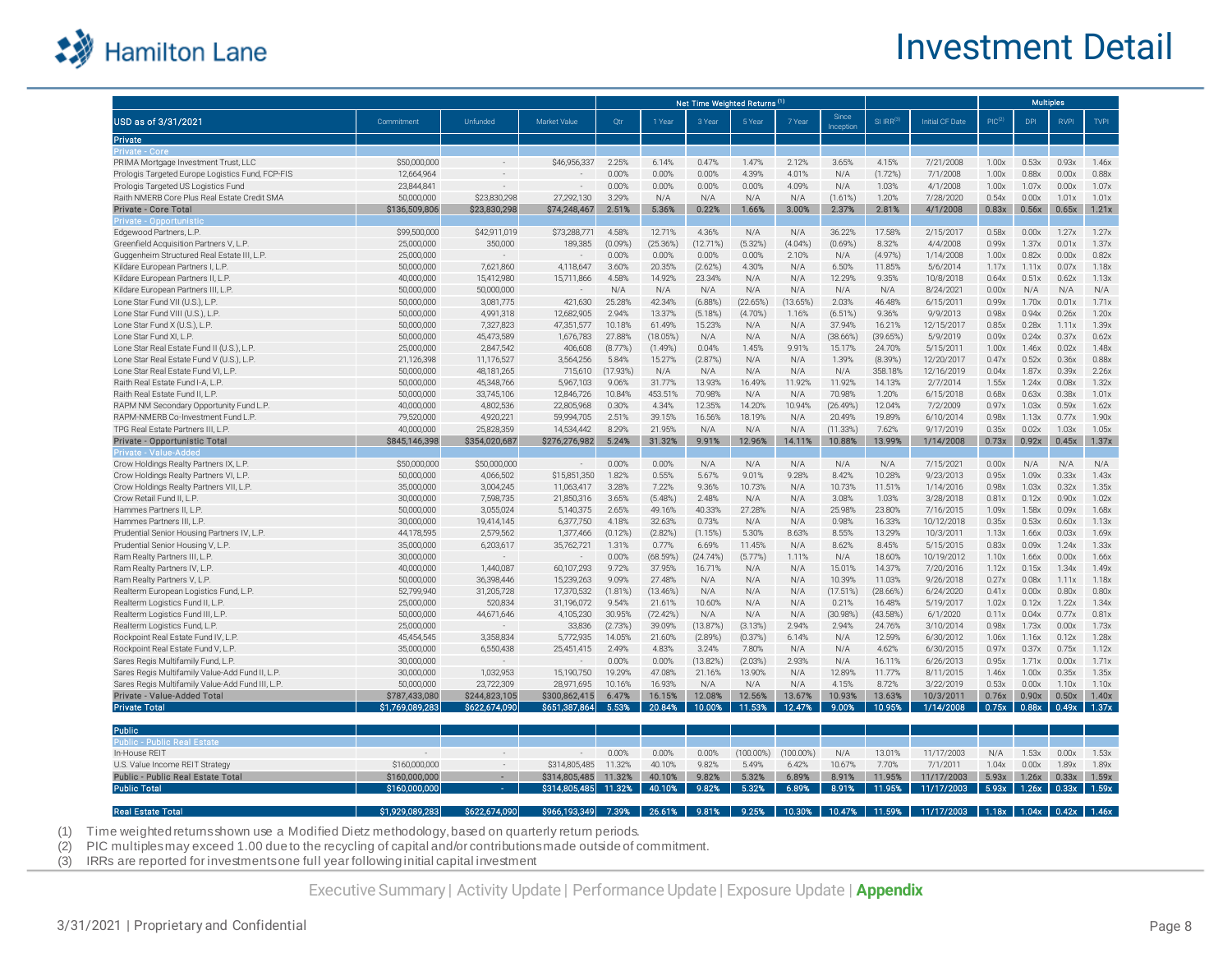<span id="page-9-0"></span>

### Investment Detail

|                                                                    |               |               |               | Net Time Weighted Returns <sup>(1)</sup> |            |            |        |             |                    |                   | <b>Multiples</b> |             |            |             |             |
|--------------------------------------------------------------------|---------------|---------------|---------------|------------------------------------------|------------|------------|--------|-------------|--------------------|-------------------|------------------|-------------|------------|-------------|-------------|
| USD as of 3/31/2021                                                | Commitment    | Unfunded      | Market Value  | Otr                                      | 1 Year     | 3 Year     | 5 Year | 7 Year      | Since<br>Inception | $SI$ IRR $^{(3)}$ | Initial CF Date  | $PIC^{(2)}$ | <b>DPI</b> | <b>RVPI</b> | <b>TVPI</b> |
| <b>Natural Resources</b>                                           |               |               |               |                                          |            |            |        |             |                    |                   |                  |             |            |             |             |
| Natural Resources - Agriculture                                    |               |               |               |                                          |            |            |        |             |                    |                   |                  |             |            |             |             |
| Blue Road Capital, L.P.                                            | \$30,000,000  | \$6,299,057   | \$33,300,107  | 4.14%                                    | 20.49%     | 10.84%     | 9.25%  | N/A         | 10.18%             | 9.48%             | 3/26/2015        | 1.73x       | 0.56x      | 0.64x       | 1.20x       |
| Folium Agriculture Fund I, L.P.                                    | 30,000,000    | 1.715.000     | 29,680,189    | $(0.36\%)$                               | 4.94%      | 2.98%      | N/A    | N/A         | 2.47%              | 2.35%             | 12/12/2017       | 0.96x       | 0.03x      | 1.03x       | 1.06x       |
| Halderman Farmland Separate Account                                | 75,000,000    | 17,710,012    | 57,289,988    | 0.00%                                    | $(9.66\%)$ | (0.29%)    | 0.33%  | 0.68%       | N/A                | 0.00%             | 5/10/2013        | 0.89x       | 0.14x      | 0.86x       | 1.00x       |
| Hancock GLC Farms, LLC                                             | 26,119,447    | 360,229       | 37,481,886    | (0.35%                                   | 5.96%      | 9.77%      | 6.30%  | 7.68%       | 7.44%              | 7.43%             | 8/17/2012        | 0.99x       | 0.22x      | 1.45x       | 1.68x       |
| Tiverton AgriFinance II, L.P.                                      | 50,000,000    | 16.960.024    | 31.830.603    | N/A                                      | N/A        | N/A        | N/A    | N/A         | N/A                | N/A               | 6/23/2021        | 0.70x       | 0.04x      | 0.91x       | 0.95x       |
| Natural Resources - Agriculture Total                              | \$211,119,447 | \$43,044,322  | \$189,582,773 | (0.41%                                   | 0.70%      | 4.52%      | 3.37%  | 4.06%       | 4.72%              | 4.27%             | 8/17/2012        | 0.99x       | 0.22x      | 0.91x       | 1.13x       |
| Natural Resources - Energy                                         |               |               |               |                                          |            |            |        |             |                    |                   |                  |             |            |             |             |
| Bluescape Energy Recapitalization and Restructuring Fund III, L.P. | \$30,000,000  | \$3,887,382   | \$32,948,730  | 7.32%                                    | 27.84%     | 2.60%      | N/A    | N/A         | 6.51%              | 8.45%             | 12/21/2016       | 114x        | 0.31x      | 0.96x       | 1.27x       |
| Bluescape Energy Recapitalization and Restructuring Fund IV, L.P.  | 50,000,000    | 33,613,161    | 18,257,637    | 2.34%                                    | 32.71%     | N/A        | N/A    | N/A         | 13.76%             | 8.82%             | 5/8/2019         | 0.69x       | 0.57x      | 0.53x       | 1.10x       |
| BP Natural Gas Opportunity Partners II, L.P.                       | 50,000,000    | 42.940.161    | 5,748,738     | 51.80%                                   | (34.07%)   | (21.47%)   | N/A    | N/A         | (46.14%            | (19.87%)          | 6/7/2019         | 0.14x       | 0.00x      | 0.81x       | 0.82x       |
| BP Natural Gas Opportunity Partners, L.P.                          | 30,000,000    | 6,901,703     | 33,076,252    | 0.44%                                    | (0.14%)    | 11.15%     | 26.28% | N/A         | 24.79%             | 32.05%            | 12/7/2015        | 0.88x       | 0.81x      | 1.25x       | 2.05x       |
| EnerVest Fund XIV, L.P.                                            | 37,500,000    | 1,392,911     | 21,309,926    | 3.39%                                    | 66.71%     | $(4.01\%)$ | 0.23%  | N/A         | (2.18%             | 1.93%             | 9/30/2015        | 1.06x       | 0.53x      | 0.54x       | 1.06x       |
| Five Point Energy Fund I. L.P.                                     | 50,000,000    | 2,753,557     | 72,467,066    | 0.74%                                    | 12.55%     | 2.96%      | 16.78% | N/A         | 12.30%             | 17.90%            | 6/12/2014        | 1.07x       | 0.44x      | 1.35x       | 1.79x       |
| Five Point Energy Fund II, L.P.                                    | 40,000,000    | 8,569,752     | 34,420,906    | (0.27%                                   | 13.87%     | 11.14%     | N/A    | N/A         | 28.49%             | 14.62%            | 9/29/2017        | 0.79x       | 0.16x      | 1.09x       | 1.25x       |
| Five Point Energy Fund III, L.P.                                   | 50,000,000    | 45,316,208    | 4,521,217     | (7.67%)                                  | 195.23%    | N/A        | N/A    | N/A         | 175.92%            | $(9.02\%)$        | 6/25/2020        | 0.09x       | 0.00x      | 0.97x       | 0.97x       |
| Harvest MLP                                                        | 50,000,000    | $\sim$        | 43,876,998    | 18.49%                                   | 73.77%     | (1.65%)    | N/A    | N/A         | (4.17%             | (3.42%            | 7/7/2016         | 1.03x       | 0.00x      | 0.85x       | 0.85x       |
| Lime Rock Resources III. L.P.                                      | 34,250,000    | 490.537       | 16.840.398    | 18.50%                                   | 19.99%     | (19.31%)   | (4.68% | $(13.80\%)$ | (13.80%            | (7.51%)           | 1/23/2014        | 1.05x       | 0.20x      | 0.47x       | 0.67x       |
| Natural Resources - Energy Total                                   | \$421,750,000 | \$145,865,372 | \$283,467,868 | 5.62%                                    | 24.50%     | 1.03%      | 10.29% | (0.66%)     | (0.66%)            | 6.66%             | 1/23/2014        | 0.76x       | 0.34x      | 0.89x       | 1.23x       |
| Natural Resources - Timbel                                         |               |               |               |                                          |            |            |        |             |                    |                   |                  |             |            |             |             |
| Brookfield Brazil Timber Fund II, L.P.                             | \$10,500,000  | \$3,009,824   | \$8,121,809   | 0.17%                                    | 8.01%      | 3.43%      | 7.37%  | 6.36%       | 6.17%              | 5.95%             | 12/6/2013        | 0.82x       | 0.45x      | 0.94x       | 1.40x       |
| Conservation Forestry Capital Fund II, L.P.                        | 25,000,000    |               | 15,245,934    | 0.10%                                    | (3.15%)    | 2.34%      | 3.17%  | 4.07%       | 4.03%              | 4.95%             | 3/9/2009         | 1.10x       | 0.88x      | 0.56x       | 1.44x       |
| Conservation Forestry Capital Fund IV, L.P.                        | 20,000,000    |               | 19,902,060    | 0.58%                                    | 3.71%      | 1.77%      | N/A    | N/A         | 1.27%              | 1.44%             | 9/30/2016        | 1.00x       | 0.06x      | 0.99x       | 1.05x       |
| Eastern Timberland Opportunities II, L.P.                          | 45,000,000    | $\sim$        | 51,153,743    | 1.75%                                    | 4.68%      | 4.30%      | 4.40%  | N/A         | 6.26%              | 6.29%             | 8/8/2014         | 1.00x       | 0.28x      | 114x        | 1.42x       |
| Eastern Timberland Opportunities III, L.P                          | 50,000,000    | 31,181,430    | 18,515,619    | 0.43%                                    | 470%       | N/A        | N/A    | N/A         | 4.70%              | (0.77%            | 6/29/2020        | 0.38x       | 0.01x      | 0.98x       | 0.99x       |
| Ecosystem Investment Partners II, L.P.                             | 30,000,000    | $\sim$        | 24.993.688    | 1.57%                                    | 1.22%      | 3.25%      | 5.48%  | 6.97%       | 3.27%              | 8.11%             | 3/28/2011        | 1.01x       | 0.69x      | 0.83x       | 1.52x       |
| Ecosystem Investment Partners III, L.P.                            | 50,000,000    | 7,568,869     | 34,132,797    | 1.68%                                    | 7.82%      | 10.37%     | 5.31%  | N/A         | $(14.43\%)$        | 8.98%             | 7/14/2015        | 0.85x       | 0.40x      | 0.80x       | 1.20x       |
| Ecosystem Investment Partners IV, L.P.                             | 50,000,000    | 37,700,000    | 11,304,337    | (10.67%                                  | 2.67%      | N/A        | N/A    | N/A         | (4.96%             | (7.73%)           | 9/27/2019        | 0.25x       | 0.03x      | 0.92x       | 0.95x       |
| Natural Resources - Timber Total                                   | \$280,500,000 | \$79,460,124  | \$183,369,988 | 0.61%                                    | 3.91%      | 4.25%      | 5.03%  | 5.98%       | 4.98%              | 5.97%             | 3/9/2009         | 0.73x       | 0.39x      | 0.89x       | 1.29x       |
| Natural Resources - Water                                          |               |               |               |                                          |            |            |        |             |                    |                   |                  |             |            |             |             |
| Water Property Investor II, L.P.                                   | \$30,000,000  | \$10,322,141  | \$21,815,762  | (0.45%)                                  | 0.06%      | 5.16%      | N/A    | N/A         | 3.91%              | 4.02%             | 6/16/2017        | 0.66x       | 0.05x      | 111x        | 1.15x       |
| Water Property Investor, L.P.                                      | 30,000,000    | 185,024       | 45,887,964    | 0.74%                                    | 3.64%      | 16.91%     | 10.98% | N/A         | 7.85%              | 8.41%             | 12/12/2014       | 1.01x       | 0.06x      | 1.52x       | 1.58x       |
| Natural Resources - Water Total                                    | \$60,000,000  | \$10,507,165  | \$67,703,726  | 0.35%                                    | 2.44%      | 12.46%     | 8.09%  | N/A         | 5.60%              | 7.31%             | 12/12/2014       | 0.83x       | 0.06x      | 1.36x       | 1.41x       |
| <b>Natural Resources Total</b>                                     | \$973,369,447 | \$278,876,983 | \$724,124,355 | 2.34%                                    | 10.56%     | 3.81%      | 6.90%  | 5.77%       | 4.69%              | 5.96%             | 3/9/2009         | 0.80x       | 0.30x      | 0.93x       | 1.23x       |
|                                                                    |               |               |               |                                          |            |            |        |             |                    |                   |                  |             |            |             |             |

Grand Total \$2,902,458,730 \$901,551,073 \$1,690,317,704 5.21% 7.22% 8.17% 9.05% 9.78% 10.63% 11/17/2003 1.05x 0.85x 0.55x 1.40x

(1) Time weighted returns shown use a Modified Dietz methodology, based on quarterly return periods.

(2) PIC multiples may exceed 1.00 due to the recycling of capital and/or contributions made outside of commitment.

(3) IRRs are reported for investments one full year following initial capital investment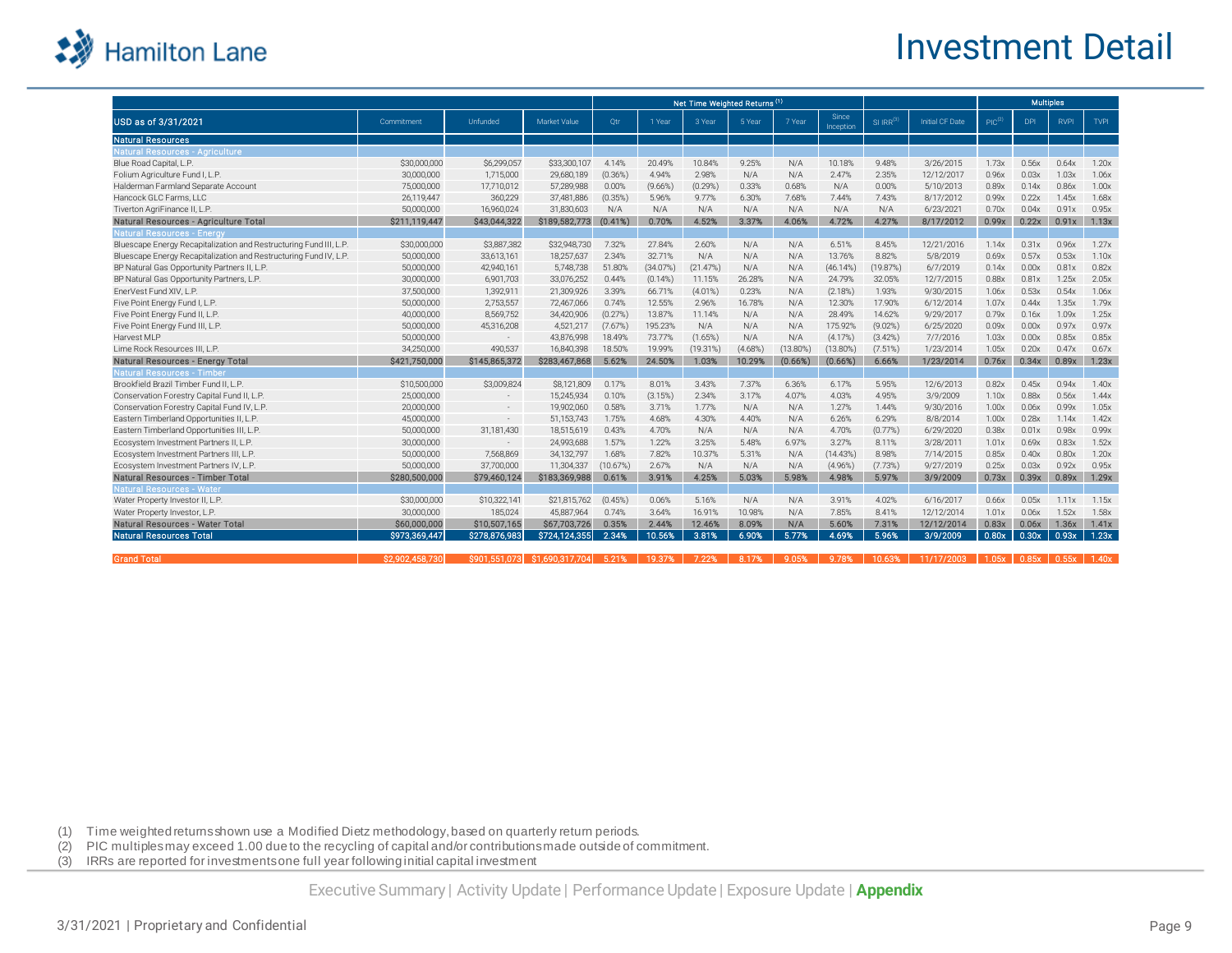

## Benchmark Summary

|                                      | Net Time Weighted Returns <sup>(1)</sup> |         |            |            |         |                           |  |  |  |
|--------------------------------------|------------------------------------------|---------|------------|------------|---------|---------------------------|--|--|--|
| Benchmarking Summary as of 3/31/2021 | Qtr                                      | 1 Year  | 3 Year     | 5 Year     | 7 Year  | <b>Since</b><br>Inception |  |  |  |
| <b>Natural Resources</b>             | 2.34%                                    | 10.56%  | 3.81%      | 6.90%      | 5.77%   | 4.69%                     |  |  |  |
| <b>NCREIF Timberland Index</b>       | 0.76%                                    | 1.47%   | 1.79%      | 2.55%      | 3.72%   | 3.44%                     |  |  |  |
| <b>Difference</b>                    | 1.58%                                    | 9.09%   | 2.02%      | 4.35%      | 2.05%   | 1.25%                     |  |  |  |
| <b>NCREIF Farmland Index</b>         | 0.86%                                    | 4.08%   | 4.71%      | 5.47%      | 7.00%   | 6.33%                     |  |  |  |
| <b>Difference</b>                    | 1.48%                                    | 6.48%   | $(0.90\%)$ | 1.43%      | (1.23%) | (1.64%)                   |  |  |  |
| $CPI-U$ Index + 4%                   | 2.69%                                    | 6.62%   | 6.01%      | 6.15%      | 5.64%   | 5.83%                     |  |  |  |
| Difference                           | (1.11%)                                  | 2.47%   | (3.99%)    | $(1.80\%)$ | (3.59%) | (4.58%)                   |  |  |  |
| <b>Real Estate</b>                   | 7.39%                                    | 26.61%  | 9.81%      | 9.25%      | 10.30%  | 10.47%                    |  |  |  |
| <b>NCREIF Property Index</b>         | 1.72%                                    | 2.63%   | 4.89%      | 5.81%      | 7.62%   | 7.46%                     |  |  |  |
| <b>Difference</b>                    | 5.67%                                    | 23.98%  | 4.92%      | 3.44%      | 2.68%   | 3.01%                     |  |  |  |
| Wilshire REIT US Equity Index        | 8.81%                                    | 34.74%  | 9.04%      | 4.96%      | 7.61%   | 7.24%                     |  |  |  |
| <b>Difference</b>                    | (1.42%)                                  | (8.13%) | 0.77%      | 4.29%      | 2.69%   | 3.23%                     |  |  |  |

(1) Time weighted returns shown use a Modified Dietz methodology, based on quarterly return periods.

(2) PIC multiples may exceed 1.00 due to the recycling of capital and/or contributions made outside of commitment.

(3) IRRs are reported for investments one full year following initial capital investment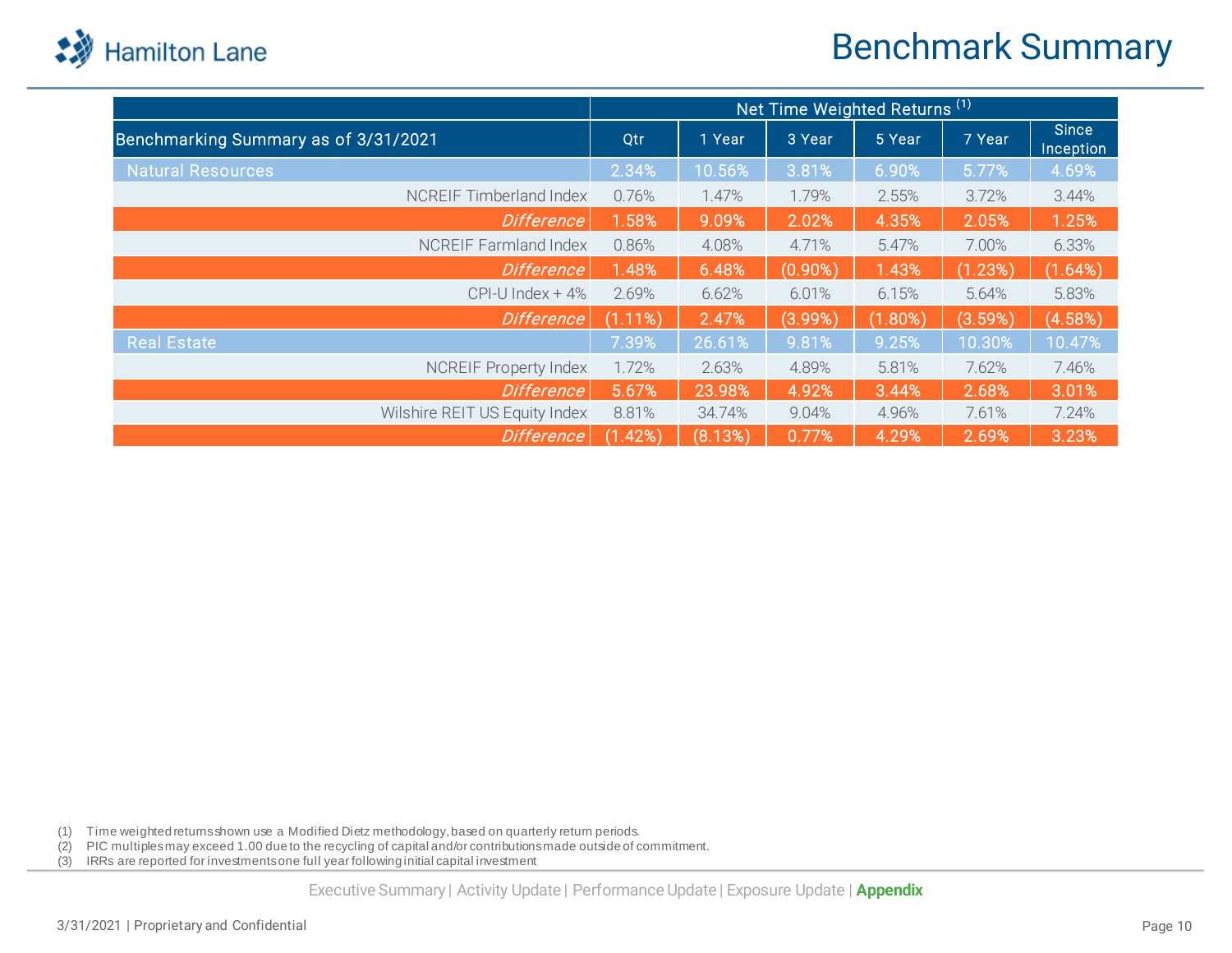

### Management Fees

| <b>Management Fees</b>                                                                 |                                 |                    |                                 |  |  |  |  |  |
|----------------------------------------------------------------------------------------|---------------------------------|--------------------|---------------------------------|--|--|--|--|--|
|                                                                                        | Since Inception through Q4 2020 | Q1 2021 QTD        | Since Inception through Q1 2021 |  |  |  |  |  |
| <b>Natural Resources</b>                                                               |                                 |                    |                                 |  |  |  |  |  |
| Blue Road Capital, L.P.                                                                | \$3,424,853                     | \$131,250          | \$3,556,103                     |  |  |  |  |  |
| Bluescape Energy Recapitalization and Restructuring Fund III                           | 2,048,808                       | 146,589            | 2,195,397                       |  |  |  |  |  |
| Bluescape Energy Recapitalization and Restructuring Fund IV                            | 1,149,272                       | 207,343            | 1,356,615                       |  |  |  |  |  |
| BP Natural Gas Opportunity Partners, L.P.                                              | 2,755,252                       | 83,076             | 2,412,553                       |  |  |  |  |  |
| BP Natural Gas Opportunity Partners II, L.P.                                           | 2,586,121                       | 250,000            | 2,830,287                       |  |  |  |  |  |
| Brookfield Brazil Timber Fund II, LP<br>Conservation Forestry Capital Fund II, LP      | 674,341<br>2,374,110            | 25,100<br>26,023   | 692,595<br>2,400,133            |  |  |  |  |  |
| Conservation Forestry Capital Fund IV, LP                                              | 670,359                         | 47,879             | 718,238                         |  |  |  |  |  |
| Eastern Timberland Opportunities II                                                    | 2,451,728                       | 96,172             | 2,547,900                       |  |  |  |  |  |
| Eastern Timberland Opportunities III                                                   | 63,029                          | 33,618             | 96,647                          |  |  |  |  |  |
| Ecosystem Investment Partners II, LP                                                   | 4,008,196                       | 96,109             | 4,104,305                       |  |  |  |  |  |
| Ecosystem Investment Partners III, LP                                                  | 3,702,330                       | 127,437            | 3,829,767                       |  |  |  |  |  |
| Ecosystem Investment Partners IV, LP                                                   | 866,610                         | 187,500            | 1,054,110                       |  |  |  |  |  |
| EnerVest Energy Institutional Fund XIV-A, L.P.                                         | 3,067,130                       | 53,616             | 3,120,746                       |  |  |  |  |  |
| Five Point Energy Fund I, L.P.<br>Five Point Energy Fund II, L.P.                      | 4,151,279<br>1,663,526          | 193,214<br>111,030 | 4,344,493<br>1,774,556          |  |  |  |  |  |
| Five Point Energy Fund III, L.P.                                                       | 1,013,121                       | 183,094            | 1,196,215                       |  |  |  |  |  |
| Folium Agriculture Fund I, LP                                                          | 1,588,818                       | 93,750             | 1,682,568                       |  |  |  |  |  |
| Halderman Farmland Separate Account <sup>1</sup>                                       | 2,681,362                       |                    | 2,681,362                       |  |  |  |  |  |
| Hancock GLC Farms, LLC                                                                 | 1,693,911                       | 65,665             | 1,759,576                       |  |  |  |  |  |
| Harvest MLP                                                                            | 1,579,441                       | 76,507             | 1,655,948                       |  |  |  |  |  |
| Lime Rock Resources III                                                                | 1,892,882                       | 3,803              | 1,896,685                       |  |  |  |  |  |
| Water Property Investor, L.P.                                                          | 3,247,356                       | 82,050             | 3,329,406                       |  |  |  |  |  |
| Water Property Investor II, L.P.                                                       | 1,511,507                       | 112,500            | 1,624,007                       |  |  |  |  |  |
| <b>Natural Resources - Total</b>                                                       | \$50,865,342                    | \$2,433,326        | \$52,860,213                    |  |  |  |  |  |
| <b>Real Estate</b>                                                                     |                                 |                    |                                 |  |  |  |  |  |
| Crow Holdings Realty Partners VI, LP<br>Crow Holdings Realty Fund VII, LP              | \$4,125,933<br>2,520,066        | \$55,416<br>45,616 | \$4,181,349<br>2,565,682        |  |  |  |  |  |
| Crow Holdings Realty Partners IX, L.P.                                                 |                                 |                    |                                 |  |  |  |  |  |
| Crow Retail Fund II, L.P.                                                              | 1,702,500                       | 112,500            | 1,815,000                       |  |  |  |  |  |
| Edgewood Partners, L.P.                                                                | 1,152,560                       | 90,000             | 1,242,560                       |  |  |  |  |  |
| Greenfield Acquisition Partners V, L.P.                                                | 3,222,237                       |                    | 3,222,237                       |  |  |  |  |  |
| Hammes Partners II, L.P.                                                               | 3,955,492                       | 16,107             | 3,971,599                       |  |  |  |  |  |
| Hammes Partners III, L.P.                                                              | 1,085,000                       | 105,000            | 1,190,000                       |  |  |  |  |  |
| Kildare European Partners I, L.P.                                                      | 2,194,832                       | 12,678             | 2,207,510                       |  |  |  |  |  |
| Kildare European Partners II, L.P.                                                     | 957,563                         | 34,360             | 991,923                         |  |  |  |  |  |
| Lone Star Fund VII (U.S.), L.P.                                                        | 1,956,257                       |                    | 1,956,257                       |  |  |  |  |  |
| Lone Star Fund VIII (U.S.), L.P.                                                       | 1,153,989<br>1,630,373          | 16,192<br>42,968   | 1,170,181<br>1,673,341          |  |  |  |  |  |
| Lone Star Fund X (U.S.), L.P.<br>Lone Star Fund XI (U.S.), L.P.                        | 1,427,318                       | 154,074            | 1,581,392                       |  |  |  |  |  |
| Lone Star Real Estate Fund II (U.S.), L.P.                                             | 1,189,554                       |                    | 1,189,554                       |  |  |  |  |  |
| Lone Star Real Estate Fund V (U.S.), L.P.                                              | 1,528,795                       | 5.956              | 1,534,751                       |  |  |  |  |  |
| Lone Star Real Estate Fund VI, L.P.                                                    | 553,750                         | 136,698            | 690,448                         |  |  |  |  |  |
| PRIMA Mortgage Investment Trust, LLC                                                   | 1,602,514                       | 30,626             | 1,633,140                       |  |  |  |  |  |
| Prudential Senior Housing Partners IV                                                  | 2,835,634                       |                    | 2,835,634                       |  |  |  |  |  |
| Prudential Senior Housing V                                                            | 2,003,132                       | 75,414             | 2,078,547                       |  |  |  |  |  |
| Raith NMERB Core Plus Real Estate Credit SMA                                           | 43,130                          | 28,331             | 71,461                          |  |  |  |  |  |
| Raith Real Estate Fund I-A LP                                                          | 3,647,294                       | 27,844             | 3,675,138                       |  |  |  |  |  |
| Raith Real Estate Fund II, L.P.                                                        | 1,586,799                       | 184,932            | 1,771,731                       |  |  |  |  |  |
| <b>RAM Realty Partners III</b><br><b>RAM Realty Partners IV</b>                        | 3,051,008<br>3,254,880          | 128,680            | 3,051,008<br>3,383,560          |  |  |  |  |  |
| RAM Realty Partners V                                                                  | 1,544,064                       | 133,592            | 1,677,656                       |  |  |  |  |  |
| RAPM NM Secondary Opportunity Fund L.P.                                                | 837,292                         | 19,708             | 857,000                         |  |  |  |  |  |
| RAPM-NMERB Co-Investment Fund L.P.                                                     | 1,708,944                       | 35,684             | 1,744,628                       |  |  |  |  |  |
| Realterm European Logistics Fund, L.P.                                                 |                                 |                    |                                 |  |  |  |  |  |
| Realterm Logistics Fund, L.P.                                                          | 1,868,597                       |                    | 1,868,597                       |  |  |  |  |  |
| Realterm Logistics Fund II, LP                                                         | 1,296,016                       | 87,589             | 1,383,605                       |  |  |  |  |  |
| Realterm Logistics Fund III, LP                                                        | 874,324                         | 187,500            | 1,061,824                       |  |  |  |  |  |
| Rockpoint Real Estate Fund IV, L.P.                                                    | 3,615,778                       | 27,793             | 3,643,571                       |  |  |  |  |  |
| Rockpoint Real Estate Fund V, L.P.                                                     | 2,566,584                       | 87,143             | 2,653,727                       |  |  |  |  |  |
| Sares-Regis Multifamily Value-Add Fund II, L.P.                                        | 1,960,143                       | 46,197             | 2,006,340                       |  |  |  |  |  |
| Sares-Regis Multifamily Value-Add Fund III, L.P.<br>TPG Real Estate Partners III, L.P. | 1,539,722<br>1,165,472          | 143,750<br>112,364 | 1,683,472<br>1,277,836          |  |  |  |  |  |
| U.S. Value Income REIT Strategy                                                        | 6,905,447                       |                    | 6,905,447                       |  |  |  |  |  |
| <b>Real Estate Active Subtotal</b>                                                     | \$74,262,994                    | \$2.184.712        | \$76,447,706                    |  |  |  |  |  |
| Guggenheim Structured Real Estate III, LP<br>In-House REIT                             | \$846,115                       |                    | \$846,115                       |  |  |  |  |  |
| Prologis Targeted Europe Logistics Fund, FCP-FIS                                       | 895,124                         |                    | 895,124                         |  |  |  |  |  |
| Prologis Targeted US Logistics Fund                                                    | 1,025,195                       |                    | 1,025,195                       |  |  |  |  |  |
| Sares-Regis Multifamily Fund, L.P                                                      | 1,697,849                       |                    | 1,697,849                       |  |  |  |  |  |
| <b>Real Estate Realized Subtotal</b>                                                   | \$4,464,283                     | \$0                | \$4,464,283                     |  |  |  |  |  |
| <b>Real Estate - Total</b>                                                             | \$78,727,277                    | \$2,184,712        | \$80,911,989                    |  |  |  |  |  |
| <b>Portfolio Total</b><br>Current Quarter Fee amount pending                           | \$129.592.619                   | \$4,618,03         | \$133,772,20:                   |  |  |  |  |  |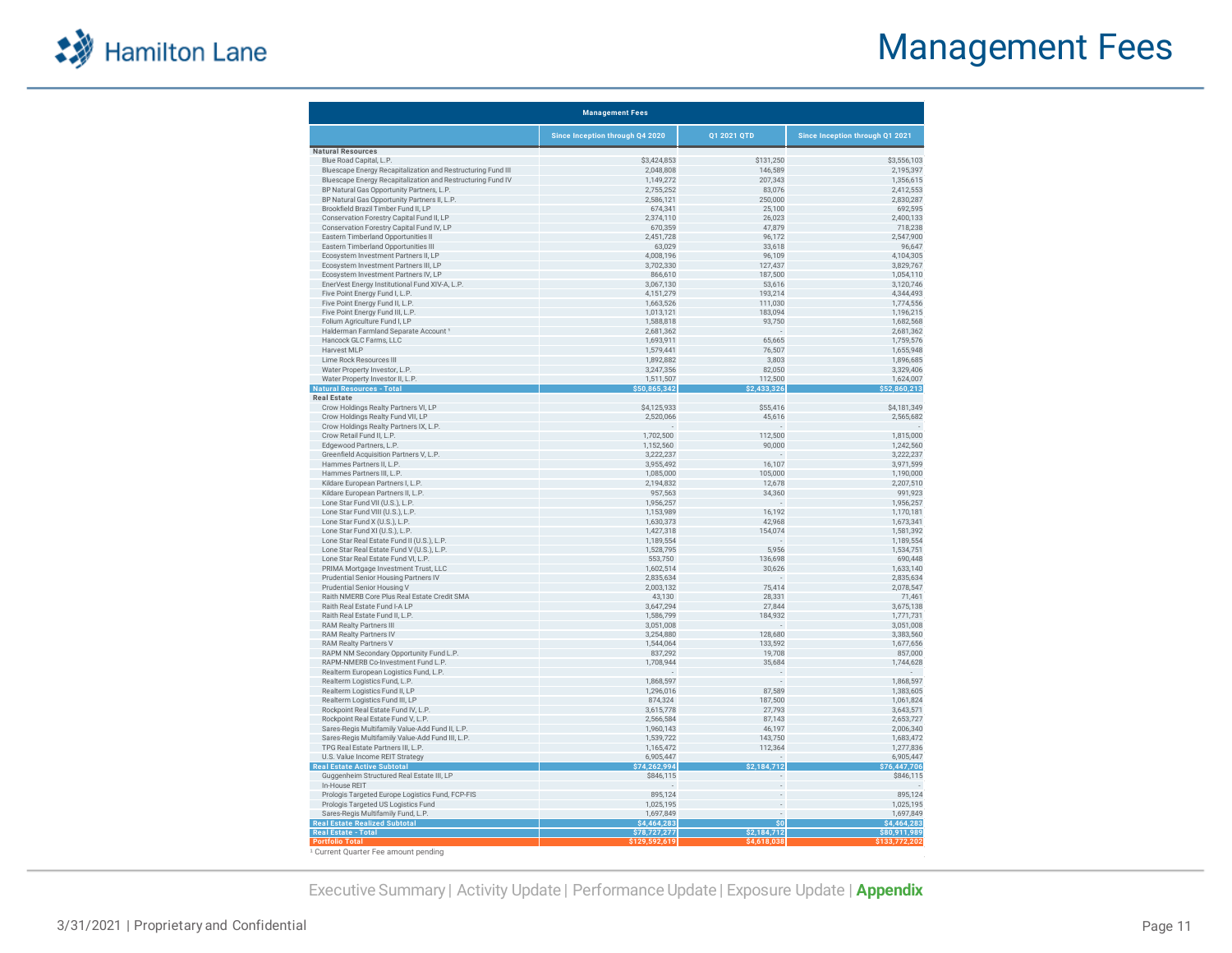#### Summary of Portfolio Cash Flows – Private Investments **Hamilton Lane** 2.9

|                    |                      |                      | <b>\$ Millions</b>    |                                 |                |                |                |                |            |                                                                                                                                                                                                                                                                 |
|--------------------|----------------------|----------------------|-----------------------|---------------------------------|----------------|----------------|----------------|----------------|------------|-----------------------------------------------------------------------------------------------------------------------------------------------------------------------------------------------------------------------------------------------------------------|
| Quarter            | <b>Contributions</b> | <b>Distributions</b> | <b>Net Cash Flows</b> | <b>Reported Market</b><br>Value | <b>TVPI</b>    | <b>IRR</b>     | <b>DPI</b>     | <b>RVPI</b>    |            |                                                                                                                                                                                                                                                                 |
| Q1 2008            | (9.00)               |                      | (9.00)                | 9.18                            | 1.02x          | 2.38%          | 0.00x          | 1.02x          |            |                                                                                                                                                                                                                                                                 |
| Q2 2008            | (25.50)              | 0.45                 | (25.05)               | 34.67                           | 1.02x          | 2.90%          | 0.01x          | 1.01x          |            |                                                                                                                                                                                                                                                                 |
| Q3 2008            | (44.85)              | 1.02                 | (43.83)               | 75.16                           | 0.97x          | (7.25%)        | 0.02x          | 0.95x          |            |                                                                                                                                                                                                                                                                 |
| Q4 2008            | (33.98)              | 1.22                 | (32.76)               | 86.64                           | 0.79x          | (41.12%)       | 0.02x          | 0.77x          |            | <b>Quarterly Cash Flow Activity</b>                                                                                                                                                                                                                             |
| Q1 2009            | (5.57)               | 1.14                 | (4.43)                | 90.83                           | 0.80x          | (29.71%)       | 0.03x          | 0.77x          |            |                                                                                                                                                                                                                                                                 |
| Q2 2009            | (3.32)               | 2.83                 | (0.49)                | 90.33                           | 0.79x          | (23.42%        | 0.05x          | 0.74x          | 150.00     |                                                                                                                                                                                                                                                                 |
| Q3 2009            | (1.58)               | 3.88                 | 2.30                  | 88.10                           | 0.80x          | (18.92%)       | 0.09x          | 0.71x          |            |                                                                                                                                                                                                                                                                 |
| Q4 2009            | (6.71)               | 1.45                 | (5.26)                | 92.72                           | 0.80x          | (16.24%)       | 0.09x          | 0.71x          | 100.00     |                                                                                                                                                                                                                                                                 |
| Q1 2010            | (4.45)               | 0.85                 | (3.61)                | 98.41                           | 0.82x          | (12.73%)       | 0.10x          | 0.72x          |            |                                                                                                                                                                                                                                                                 |
| Q2 2010            | (0.77)               | 1.19                 | 0.42                  | 102.16                          | 0.86x          | $(9.04\%)$     | 0.10x          | 0.76x          |            |                                                                                                                                                                                                                                                                 |
| Q3 2010            | (0.67)               | 0.85                 | 0.18                  | 105.53                          | 0.88x          | (6.48%)        | 0.11x          | 0.77x          | 50.00      |                                                                                                                                                                                                                                                                 |
| Q4 2010            | (13.74)              | 1.93                 | (11.82)               | 128.18                          | 0.97x          | (1.81%)        | 0.11x          | 0.86x          |            |                                                                                                                                                                                                                                                                 |
| Q1 2011            | (2.35)               | 4.11                 | 1.76                  | 127.22                          | 0.97x          | (1.37%)        | 0.14x          | 0.83x          | \$millions |                                                                                                                                                                                                                                                                 |
| Q2 2011            | (18.06)              | 4.17                 | (13.89)               | 143.47                          | 0.99x          | (0.57%)        | 0.15x          | 0.84x          |            |                                                                                                                                                                                                                                                                 |
| Q3 2011            | (8.66)               | 7.45                 | (1.21)                | 146.29                          | 1.00x          | $(0.10\%)$     | 0.18x          | 0.82x          |            |                                                                                                                                                                                                                                                                 |
| Q4 2011            | (23.90)              | 5.39                 | (18.51)               | 168.89                          | 1.02x          | 0.85%          | 0.19x          | 0.83x          | (50.00)    |                                                                                                                                                                                                                                                                 |
| Q1 2012            | (7.91)               | 4.72                 | (3.19)                | 176.61                          | 1.04x          | 1.70%          | 0.20x          | 0.84x          |            |                                                                                                                                                                                                                                                                 |
| Q2 2012            | (15.09)              | 2.87                 | (12.22)               | 191.35                          | 1.05x          | 2.02%          | 0.20x          | 0.85x          |            |                                                                                                                                                                                                                                                                 |
| Q3 2012            | (26.49)              | 5.68                 | (20.80)               | 218.38                          | 1.07x          | 2.88%          | 0.20x          | 0.87x          | (100.00)   |                                                                                                                                                                                                                                                                 |
| Q4 2012            | (41.37)              | 9.94                 | (31.44)               | 260.58                          | 1.09x          | 4.20%          | 0.21x          | 0.88x          |            |                                                                                                                                                                                                                                                                 |
| Q1 2013            | (1.62)               | 19.77                | 18.15                 | 250.70                          | 1.12x          | 4.93%          | 0.27x          | 0.85x          |            |                                                                                                                                                                                                                                                                 |
| Q2 2013            | (24.54)              | 24.77                | 0.23                  | 264.42                          | 1.16x          | 6.17%          | 0.33x          | 0.83x          | (150.00)   |                                                                                                                                                                                                                                                                 |
| Q3 2013            | (21.65)              | 16.87                | (4.77)                | 278.85                          | 1.17x          | 6.75%          | 0.36x          | 0.81x          |            | 01-23-208-209-209<br>03-03-03-03-03-03-03-03<br>019-019-01-1                                                                                                                                                                                                    |
| Q4 2013            | (33.78)              | 27.92                | (5.86)                | 295.79                          | 1.19x          | 7.34%          | 0.40x          | 0.79x          |            | 01-2010<br>23-2010-11<br>Q1.2012<br>032012<br>01-2013<br>03-2015<br>01-2016<br>03-2017<br>01-2018<br>03-2011<br>03-2018<br>01-2019<br>032019<br>032020                                                                                                          |
| Q1 2014            | (68.40)              | 22.34                | (46.06)               | 348.63                          | 1.17x          | 7.43%          | 0.39x          | 0.78x          |            | <b>Contributions</b><br>Distributions<br>Net Cash Flows                                                                                                                                                                                                         |
| Q2 2014            | (32.59)              | 17.05                | (15.54)               | 374.00                          | 1.18x          | 7.70%          | 0.40x          | 0.78x          |            |                                                                                                                                                                                                                                                                 |
| Q3 2014            | (86.76)              | 19.96                | (66.80)               | 452.83                          | 1.18x          | 8.01%          | 0.37x          | 0.81x          |            | <b>Multiple Performance</b>                                                                                                                                                                                                                                     |
| Q4 2014            | (121.30)             | 32.99                | (88.31)               | 563.54                          | 1.18x          | 8.81%          | 0.35x          | 0.83x          | 1.60x      |                                                                                                                                                                                                                                                                 |
| Q1 2015            | (37.87)              | 25.13                | (12.74)               | 586.58                          | 1.18x<br>1.19x | 8.72%<br>8.57% | 0.37x          | 0.81x          |            |                                                                                                                                                                                                                                                                 |
| Q2 2015<br>Q3 2015 | (29.76)<br>(57.35)   | 35.16<br>22.22       | 5.39<br>(35.13)       | 590.51<br>645.86                | 1.20x          | 8.92%          | 0.40x<br>0.40x | 0.79x<br>0.80x | 1.40x      |                                                                                                                                                                                                                                                                 |
| Q4 2015            | (60.80)              | 38.77                | (22.03)               | 691.23                          | 1.21x          | 9.29%          | 0.42x          | 0.79x          |            |                                                                                                                                                                                                                                                                 |
| Q1 2016            | (47.50)              | 20.49                | (27.01)               | 725.81                          | 1.21x          | 8.97%          | 0.42x          | 0.79x          | 1.20x      |                                                                                                                                                                                                                                                                 |
| Q2 2016            | (65.92)              | 59.48                | (6.44)                | 764.94                          | 1.23x          | 9.57%          | 0.45x          | 0.78x          |            |                                                                                                                                                                                                                                                                 |
| Q3 2016            | (113.81)             | 33.50                | (80.31)               | 859.38                          | 1.22x          | 9.40%          | 0.44x          | 0.78x          | 1.00x      |                                                                                                                                                                                                                                                                 |
| Q4 2016            | (78.38)              | 28.55                | (49.83)               | 942.24                          | 1.23x          | 9.78%          | 0.43x          | 0.80x          |            |                                                                                                                                                                                                                                                                 |
| Q1 2017            | (71.89)              | 54.31                | (17.58)               | 980.69                          | 1.23x          | 9.74%          | 0.45x          | 0.78x          | 0.80x      |                                                                                                                                                                                                                                                                 |
| Q2 2017            | (57.75)              | 27.85                | (29.89)               | 1,033.12                        | 1.24x          | 9.73%          | 0.45x          | 0.79x          |            |                                                                                                                                                                                                                                                                 |
| Q3 2017            | (52.35)              | 69.30                | 16.95                 | 1,030.36                        | 1.24x          | 9.50%          | 0.48x          | 0.76x          | 0.60x      |                                                                                                                                                                                                                                                                 |
| Q4 2017            | (50.58)              | 71.61                | 21.03                 | 1,060.62                        | 1.27x          | 10.07%         | 0.52x          | 0.75x          |            |                                                                                                                                                                                                                                                                 |
| Q1 2018            | (61.19)              | 37.01                | (24.18)               | 1,125.49                        | 1.29x          | 10.36%         | 0.52x          | 0.77x          | 0.40x      |                                                                                                                                                                                                                                                                 |
| Q2 2018            | (51.63)              | 30.15                | (21.47)               | 1,186.48                        | 1.30x          | 10.55%         | 0.52x          | 0.78x          |            |                                                                                                                                                                                                                                                                 |
| Q3 2018            | (46.99)              | 97.62                | 50.64                 | 1,200.35                        | 1.34x          | 11.11%         | 0.57x          | 0.77x          | 0.20x      |                                                                                                                                                                                                                                                                 |
| Q4 2018            | (51.51)              | 67.90                | 16.39                 | 1,192.30                        | 1.33x          | 10.76%         | 0.59x          | 0.74x          |            |                                                                                                                                                                                                                                                                 |
| Q1 2019            | (45.62)              | 26.00                | (19.62)               | 1,254.11                        | 1.35x          | 10.92%         | 0.59x          | 0.76x          | 0.00x      |                                                                                                                                                                                                                                                                 |
| Q2 2019            | (48.81)              | 45.58                | (3.23)                | 1,281.94                        | 1.35x          | 10.81%         | 0.60x          | 0.75x          |            |                                                                                                                                                                                                                                                                 |
| Q3 2019            | (68.87)              | 37.42                | (31.45)               | 1,332.05                        | 1.35x          | 10.62%         | 0.60x          | 0.75x          | 032208     | 12009<br>01-2010<br>032010<br>0322009<br>01-2011<br>01-2012<br>032012<br>01-2013<br>032013<br>2014<br>22014<br>01-2015<br>03-2015<br>01-2016<br>032016<br>01-2017<br>01-2018<br>032018<br>032019<br>032011<br>032017<br>01-2019<br>01-2020<br>032020<br>01-2021 |
| Q4 2019            | (30.83)              | 122.16               | 91.34                 | 1,276.39                        | 1.36x          | 10.64%         | 0.66x          | 0.70x          | ≎          | ೆ                                                                                                                                                                                                                                                               |
| Q1 2020            | (44.14)              | 44.72                | 0.57                  | 1,112.04                        | 1.26x          | 8.31%          | 0.67x          | 0.59x          |            | $-$ TVPI<br><b>RVPI</b><br>-DPI                                                                                                                                                                                                                                 |
| Q2 2020            | (57.24)              | 31.25                | (25.99)               | 1,177.40                        | 1.28x          | 8.51%          | 0.66x          | 0.62x          |            |                                                                                                                                                                                                                                                                 |
| Q3 2020            | (75.99)              | 20.86                | (55.13)               | 1,251.70                        | 1.28x          | 8.44%          | 0.65x          | 0.63x          |            |                                                                                                                                                                                                                                                                 |
| Q4 2020            | (12.47)              | 78.86                | 66.40                 | 1,254.96                        | 1.31x          | 8.91%          | 0.68x          | 0.63x          |            |                                                                                                                                                                                                                                                                 |
| Q1 2021            | (107.62)             | 36.06                | (71.56)               | 1,375.51                        | 1.32x          | 9.13%          | 0.67x          | 0.65x          |            |                                                                                                                                                                                                                                                                 |
| Total              | (S2, 111.50)         | \$1.404.80           | (S706.70)             |                                 |                |                |                |                |            |                                                                                                                                                                                                                                                                 |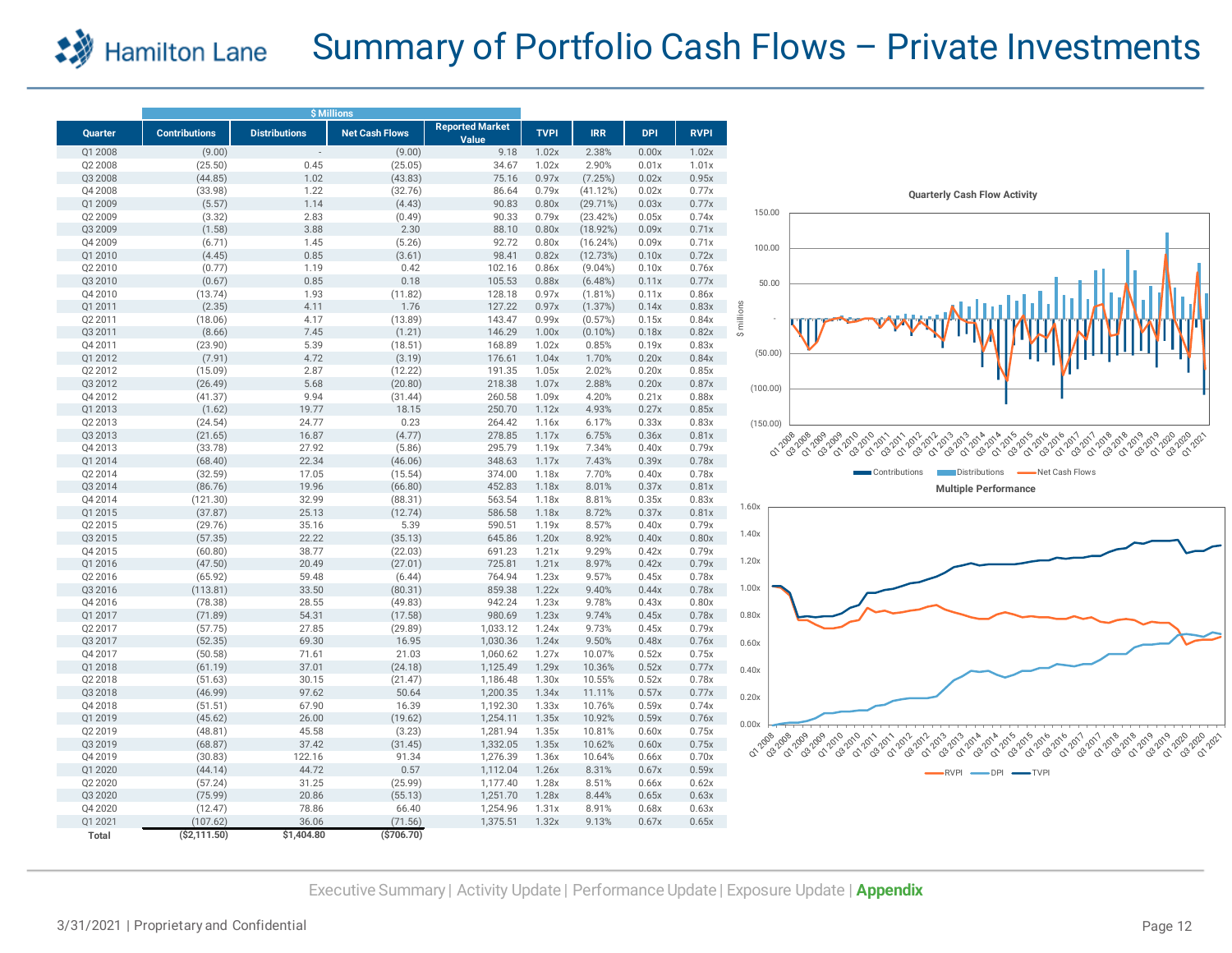## Hamilton Lane

## Glossary of Terms

| Capital Committed:                   | An investor's financial obligation to provide a set amount of capital to the investment.                                                                                                                                                         |
|--------------------------------------|--------------------------------------------------------------------------------------------------------------------------------------------------------------------------------------------------------------------------------------------------|
| Capital Contributed:                 | Capital contributed from an investor's capital commitment to fund partnership investments, organizational expenses and<br>management fees.                                                                                                       |
| Capital Distributed:                 | Cash or stock disbursed to the investors of an investment.                                                                                                                                                                                       |
| Cost Basis:                          | Capital contributions less return of principal.                                                                                                                                                                                                  |
| <b>Exposed Market Value:</b>         | An investor's pro rata allocation to an underlying investment based on the ownership percentage of the partnership.                                                                                                                              |
| Investment Strategy:                 | A sub-classification of a partnership's investment type, such as Co/Direct Investment, Corporate Finance/Buyout, Mezzanine, Real<br>Estate, Special Situation, Venture Capital.                                                                  |
| Net Internal Rate of Return ("IRR"): | The discount rate that equates the net present value of the partnership's cash outflows with its inflows and residual value at the time<br>of calculation. The calculation is net of management fees and the general partner's carried interest. |
| Paid-in Capital:                     | The amount of capital an investor has contributed to a partnership, which includes capital contributions and additional fees.                                                                                                                    |
| Pooled Average IRR:                  | An IRR calculation which aggregates cash flows (paid-in capital and capital distributed) and the reported market values of each<br>investment within a portfolio to create one portfolio investment and return.                                  |
| Portfolio Holding Exposure:          | The limited partner's pro rata allocation to an underlying investment based on the ownership percentage of the partnership.                                                                                                                      |
| Realized Multiple:                   | Ratio of cumulative distributions to paid-in capital.                                                                                                                                                                                            |
| Return on Investment ("ROI"):        | A calculation based on the total value (market value plus distributions) divided by paid-in capital for an investment.                                                                                                                           |
| <b>Reported Market Value:</b>        | The investment's capital account balance at quarter end, which includes the general partner's reported value of the underlying<br>holdings and other assets and liabilities.                                                                     |
| Time Weighted Return (TWR)           | The return that an investor achieves over some period of time, where the timing and order effects of cash flows are<br>removed                                                                                                                   |
| <b>Total Exposure:</b>               | Calculated by the summation of market value and unfunded commitments.                                                                                                                                                                            |
| Vintage Year:                        | The year in which a partnership makes its first capital call for an investment into a portfolio company/holding.                                                                                                                                 |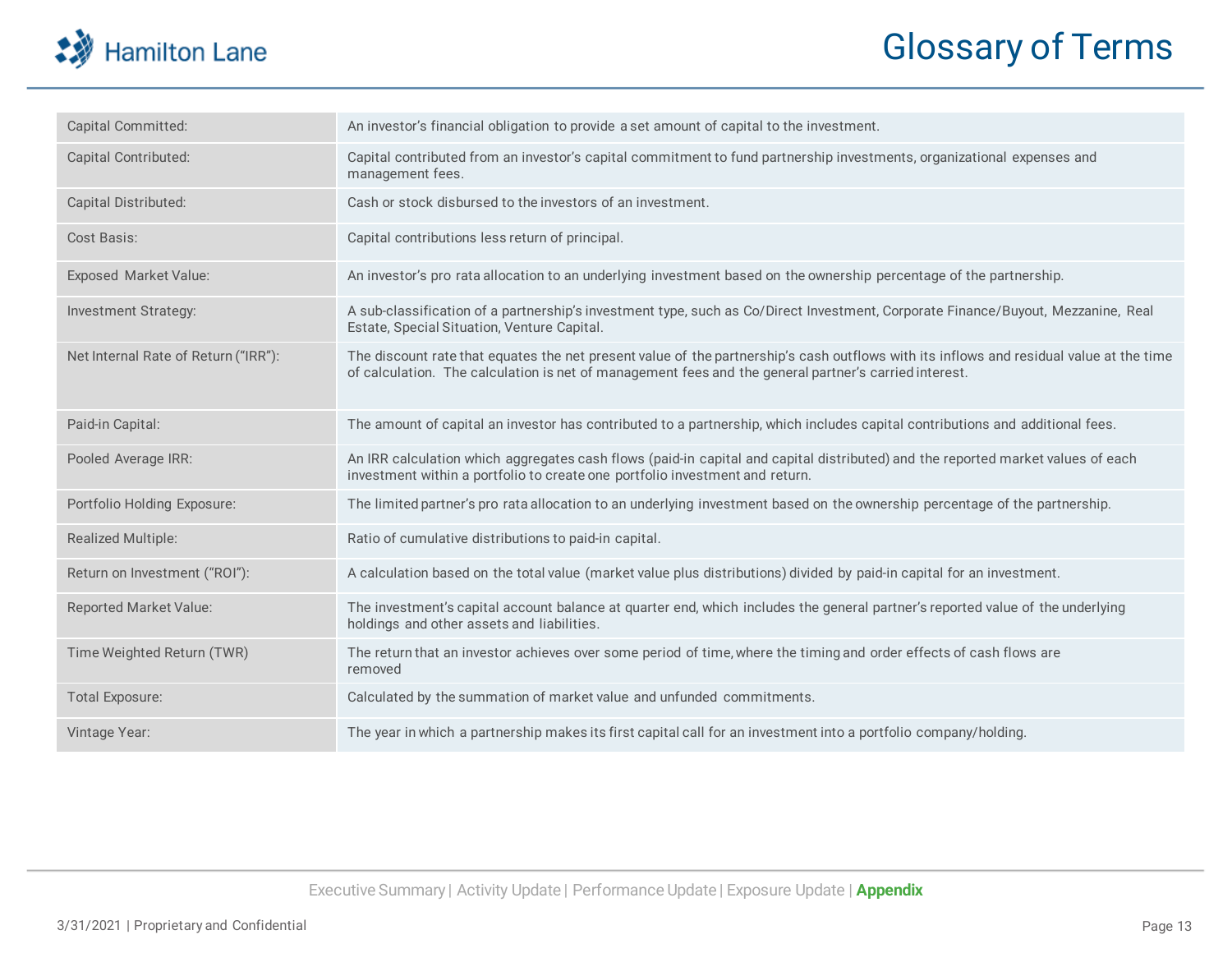

This presentation has been prepared solely for informational purposes and contains confidential and proprietary information, the disclosure of which could be harmful to Hamilton Lane. Accordingly, the recipients of this presentation are requested to maintain the confidentiality of the information contained herein. This presentation may not be copied or distributed, in whole or in part, without the prior written consent of Hamilton Lane.

The information contained in this presentation may include forward-looking statements regarding returns, performance, opinions, the fund presented or its portfolio companies, or other events contained herein. Forward-looking statements include a number of risks, uncertainties and other factors beyond our control, or the control of the fund or the portfolio companies, which may result in material differences in actual results, performance or other expectations. The opinions, estimates and analyses reflect our current judgment, which may change in the future.

All opinions, estimates and forecasts of future performance or other events contained herein are based on information available to Hamilton Lane as of the date of this presentation and are subject to change. Past performance of the investments described herein is not indicative of future results. In addition, nothing contained herein shall be deemed to be a prediction of future performance. The information included in this presentation has not been reviewed or audited by independent public accountants. Certain information included herein has been obtained from sources that Hamilton Lane believes to be reliable, but the accuracy of such information cannot be guaranteed.

This presentation is not an offer to sell, or a solicitation of any offer to buy, any security or to enter into any agreement with Hamilton Lane or any of its affiliates. Any such offering will be made only at your request. We do not intend that any public offering will be made by us at any time with respect to any potential transaction discussed in this presentation. Any offering or potential transaction will be made pursuant to separate documentation negotiated between us, which will supersede entirely the information contained herein.

Certain of the performance results included herein do not reflect the deduction of any applicable advisory or management fees, since it is not possible to allocate such fees accurately in a vintage year presentation or in a composite measured at different points in time. A client's rate of return will be reduced by any applicable advisory or management fees, carried interest and any expenses incurred. Hamilton Lane's fees are described in Part 2 of our Form ADV, a copy of which is available upon request.

The following hypothetical example illustrates the effect of fees on earned returns for both separate accounts and fund-of-fundsinvestment vehicles. The example is solely for illustration purposes and is not intended as a quarantee or prediction of the actual returns that would be earned by similar investment vehicles having comparable features. The example is as follows: The hypothetical separate account or fund-of-funds consisted of \$100 million in commitments with a fee structure of 1.0% on committed capital during the first four years of the term of the investment and then declining by 10% per year thereafter for the 12-year life of the account. The commitments were made during the first three years in relatively equal increments and the assumption of returns was based on cash flow assumptions derived from a historical database of actual private equity cash flows. Hamilton Lane modeled the impact of fees on four different return streams over a 12-year time period. In these examples, the effect of the fees reduced returns by approximately 2%. This does not include performance fees, since the performance of the account would determine the effect such fees would have on returns. Expenses also vary based on the particular investment vehicle and, therefore, were not included in this hypothetical example. Both performance fees and expenses would further decrease the return.

Hamilton Lane (Germany) GmbH is a wholly-owned subsidiary of Hamilton Lane Advisors, L.L.C. Hamilton Lane (Germany) GmbH is authorised and regulated by the Federal Financial Supervisory Authority (BaFin). In the European Economic Area this communication is directed solely at persons who would be classified as professional investors within the meaning of Directive 2011/61/EU (AIFMD). Its contents are not directed at, may not be suitable for and should not be relied upon by retail clients.

Hamilton Lane (UK) Limited is a wholly-owned subsidiary of Hamilton Lane Advisors, L.L.C. Hamilton Lane (UK) Limited is authorised and regulated by the Financial Conduct Authority (FCA). In the United Kingdom this communication is directed solely at persons who would be classified as a professional client or eligible counterparty under the FCA Handbook of Rules and Guidance. Its contents are not directed at, may not be suitable for and should not be relied upon by retail clients.

Hamilton Lane Advisors, L.L.C. is exempt from the requirement to hold an Australian financial services licence under the Corporations Act 2001 in respect of the financial services by operation of ASIC Class Order 03/1100: U.S. SEC regulated financial service providers. Hamilton Lane Advisors, L.L.C. is regulated by the SEC under U.S. laws, which differ from Australian laws.

Any tables, graphs or charts relating to past performance included in this presentation are intended only to illustrate the performance of the indices, composites, specific accounts or funds referred to for the historical periods shown. Such tables, graphs and charts are not intended to predict future performance and should not be used as the basis for an investment decision.

The information herein is not intended to provide, and should not be relied upon for, accounting, legal or tax advice, or investment recommendations. You should consult your accounting, legal, tax or other advisors about the matters discussed herein.

The calculations contained in this document are made by Hamilton Lane based on information provided by the general partner (e.g. cash flows and valuations), and have not been prepared, reviewed or approved by the general partners.

As of August 19, 2021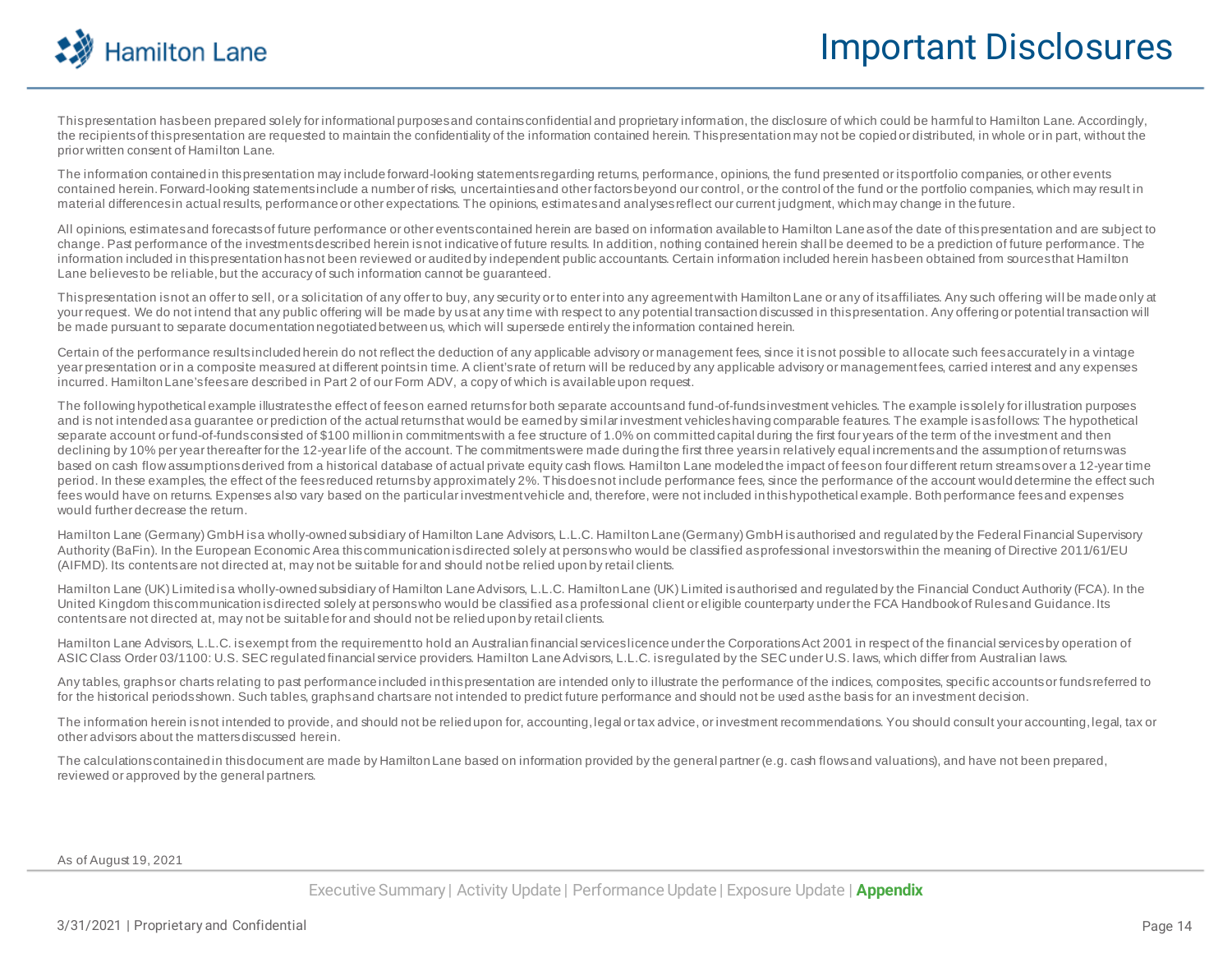

The GP (of Conservation Forestry Fund IV, LP) further acknowledges that Investor (NMERB) discloses the following information about its investments held directly and indirectly: Additionally, the Investor (NMERB) reserves the right to report "since inception" IRR and other rate of return measures for its partnership investments. Notwithstanding anything to the contrary contained in the LPA, the GP (of Conservation Forestry Fund IV, LP) hereby consents in advance to the disclosure of the foregoing information by Investor (NMERB) with respect to the Partnership (of Conservation Forestry Fund IV, LP). Investor (NMERB) agrees that in connection with disclosure of any information of the type contemplated above relating to IRR or other measures of investment return, the information set forth in such disclosure will be prepared by investor (NMERB or affiliate) and include an express statement that the Partnership (of Conservation Forestry Fund IV, LP) has not reviewed such information and makes no representation or warranty concerning itsaccuracy.

Reported Net IRR herein for Conservation Forestry Fund IV, LP is based upon manager reported cash flows to and inflows from investors and the estimated ending values as of the date of this report. Returns are net of underlying investment manager management fees, expenses and carried interest (if any) specific to the investor. The GP of Conservation Forestry Fund IV, LP has not reviewed stated performance and makes no representation or warranty concerning itsaccuracy.